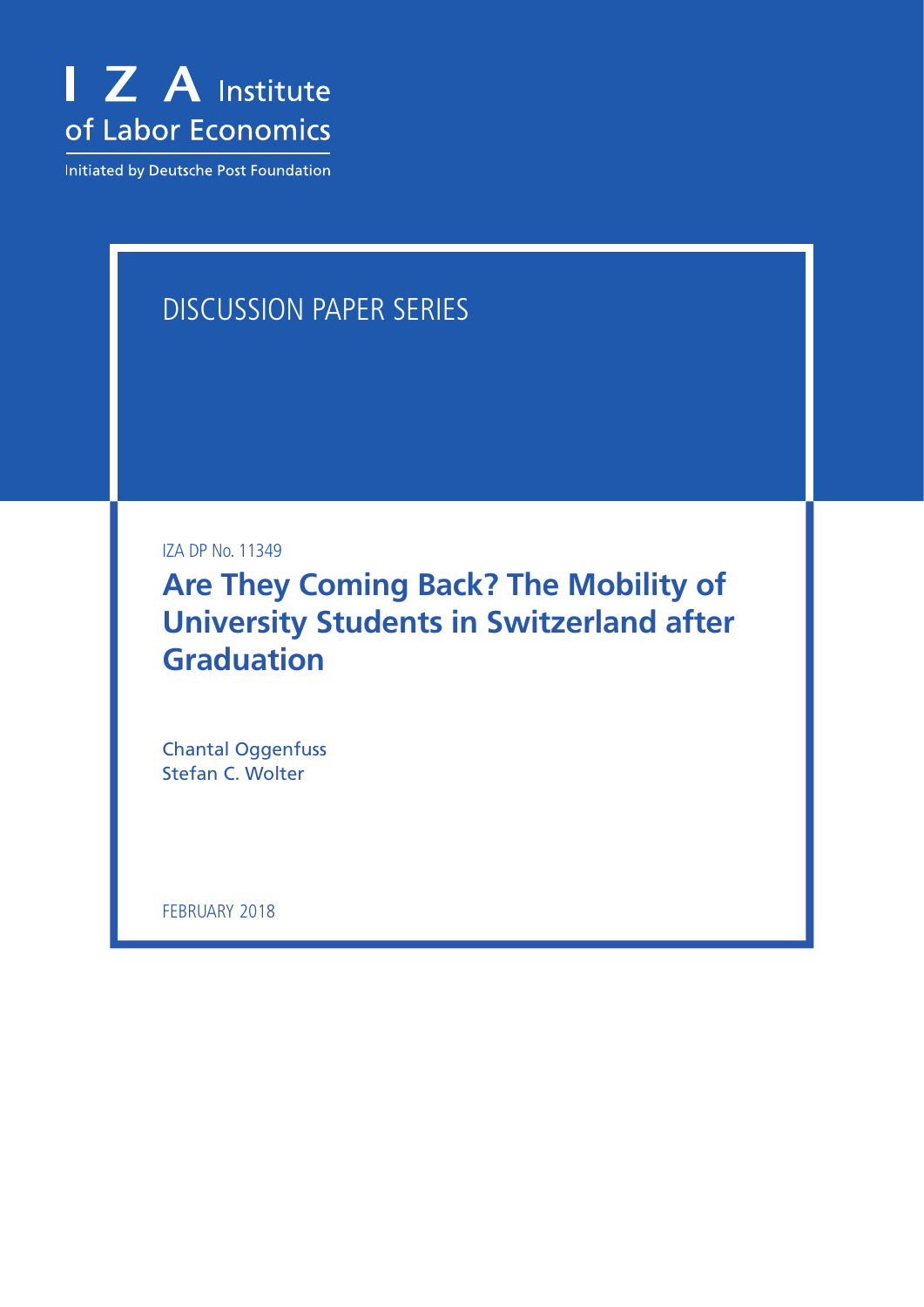

Initiated by Deutsche Post Foundation

### DISCUSSION PAPER SERIES

IZA DP No. 11349

## **Are They Coming Back? The Mobility of University Students in Switzerland after Graduation**

#### **Chantal Oggenfuss**

*Swiss Coordination Centre for Research in Education*

**Stefan C. Wolter**

*Swiss Coordination Centre for Research in Education, University of Berne, CESifo and IZA*

FEBRUARY 2018

Any opinions expressed in this paper are those of the author(s) and not those of IZA. Research published in this series may include views on policy, but IZA takes no institutional policy positions. The IZA research network is committed to the IZA Guiding Principles of Research Integrity.

The IZA Institute of Labor Economics is an independent economic research institute that conducts research in labor economics and offers evidence-based policy advice on labor market issues. Supported by the Deutsche Post Foundation, IZA runs the world's largest network of economists, whose research aims to provide answers to the global labor market challenges of our time. Our key objective is to build bridges between academic research, policymakers and society.

IZA Discussion Papers often represent preliminary work and are circulated to encourage discussion. Citation of such a paper should account for its provisional character. A revised version may be available directly from the author.

|                             | <b>IZA</b> – Institute of Labor Economics |  |
|-----------------------------|-------------------------------------------|--|
| Schaumburg-Lippe-Straße 5-9 | Phone: +49-228-3894-0                     |  |
| 53113 Bonn, Germany         | Email: publications@iza.org               |  |

| Email: publications@iza.org | www.iza.org |
|-----------------------------|-------------|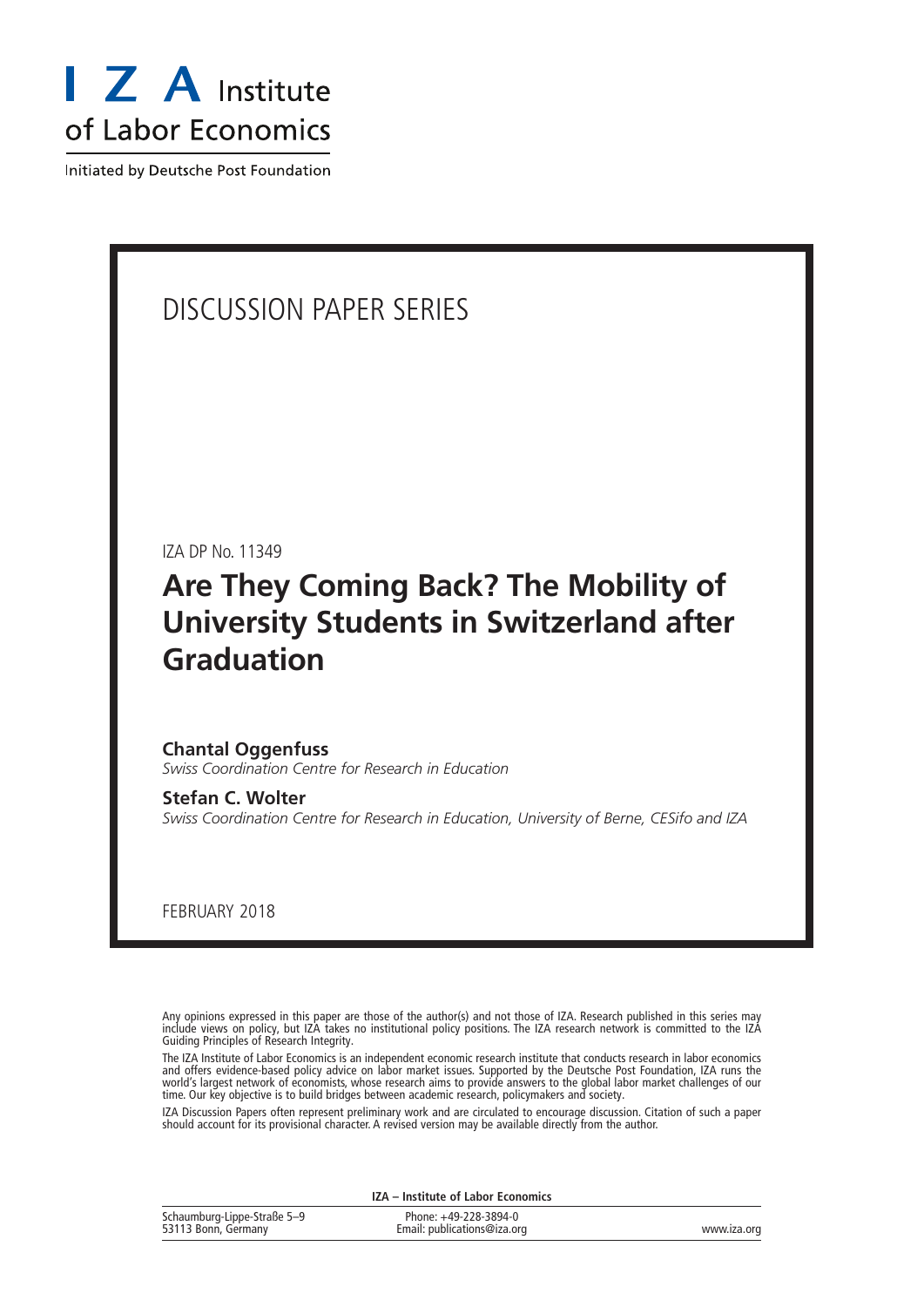## ABSTRACT

# **Are They Coming Back? The Mobility of University Students in Switzerland after Graduation**

We analyze the internal mobility of university graduates in Switzerland. An empirically interesting question because not all the cantons have a university and therefore in some cantons students have to leave their home for studying but all the cantons have to bear the public costs for studying for their students irrespective of their study place. On average, approximately half of the students who had left their home canton in order to study, return to their home canton, and about half of those who do not return move onward from the canton where they studied to a third canton. Controlling for several factors explaining graduate mobility, we find that top performing students return less often than do low performers. As a consequence the home cantons, which cover the bulk of the costs also for the students that had left for studying in another canton, face a quantitative and qualitative disadvantage when losing mobile graduates.

| <b>JEL Classification:</b> | H52, H75, I23, J61                                           |
|----------------------------|--------------------------------------------------------------|
| Keywords:                  | student mobility, graduate mobility, brain gain, brain drain |

**Corresponding author:** Chantal Oggenfuss Swiss Coordination Centre for Research in Education Entfelderstrasse 61 5000 Aarau Switzerland E-mail: chantal.oggenfuss@skbf-csre.ch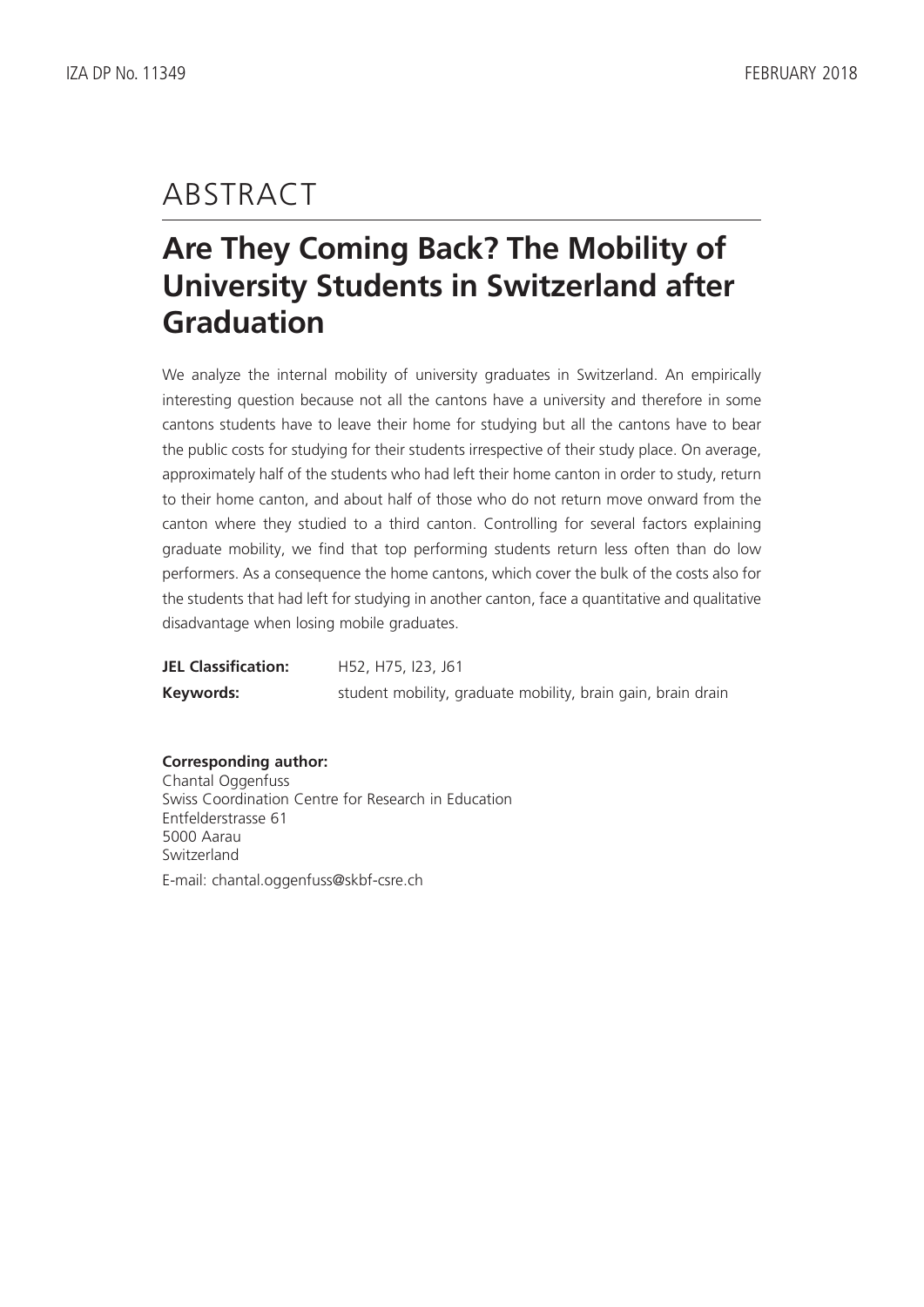#### 1. INTRODUCTION

Student and graduate migration has been the subject of academic and political debates for years. Initially, the focus was on graduates who left the country where they had received their first higher-education degree (up to the master degree or equivalent) in order to obtain a PhD or higher academic qualification in a third country and decided not to return to their country of origin. *Brain gain* or *brain drain* was also an issue that was discussed mainly in the context of industrialized vs. developing countries. More recently, the literature has broadened to study growing numbers of mobile students who leave their country for their initial degree (see e.g., OECD, 2015), and found that the mobility between and within industrialized countries can be of the same concern as the mobility between developed and less developed countries. The questions researched in this literature are those of who should finance higher education if mobile graduates do not return to their countries of origin, unequal distributions of positive growth and innovation effects of high skilled migration, as well as whether less-skilled workers in the receiving countries might be replaced by high-skilled foreign graduates.

This study adds to the growing literature on within-country migration of university graduates. The focus of the study is the identification of factors to describe mobility patterns after graduation of students who left their place of residence in order to study in another place. This is of interest because, similar to countries who publicly finance higher education and risk to lose these investments

1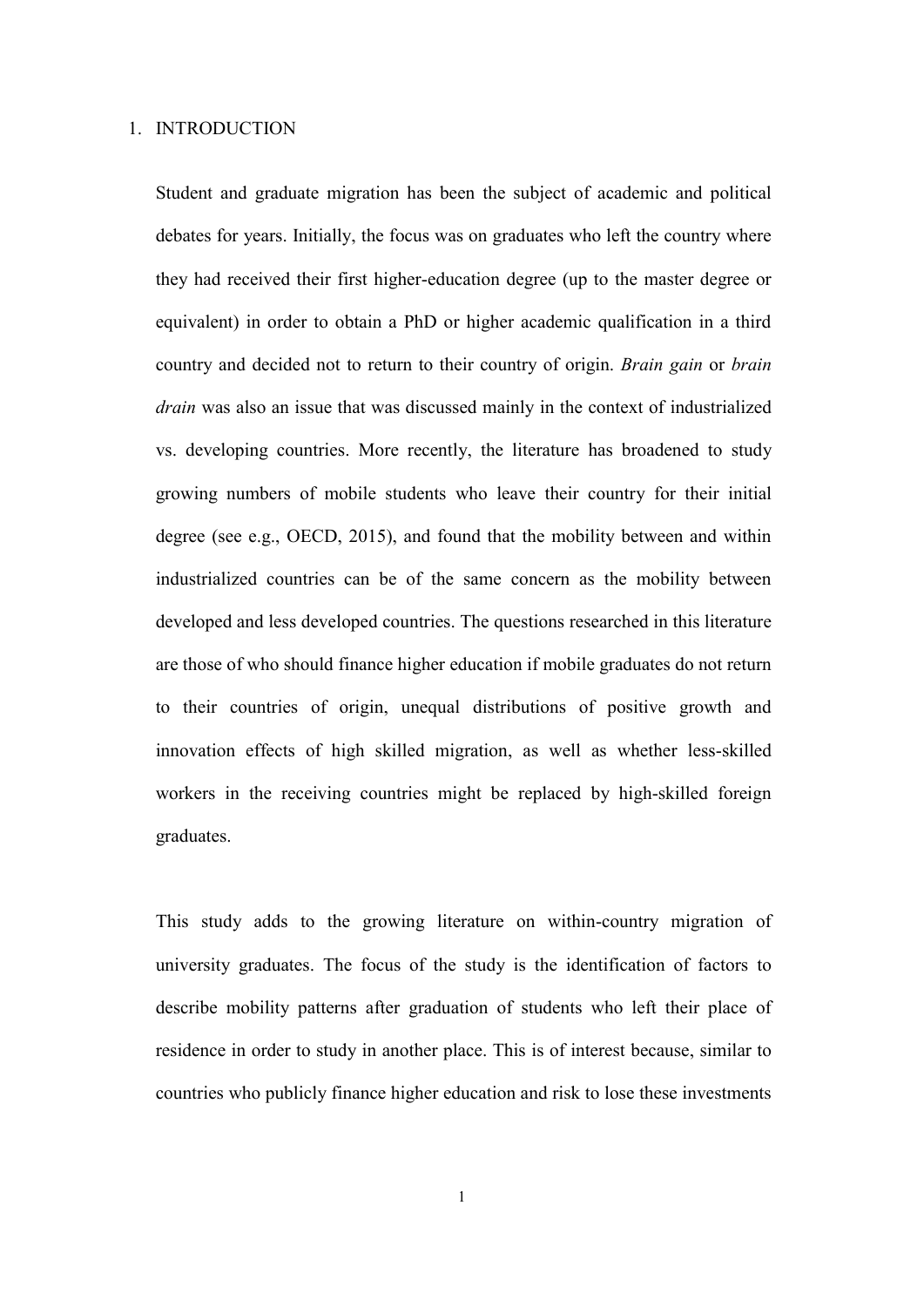if their students move abroad after graduation, Swiss cantons<sup>i</sup> risk losing their public investment if mobile students – students who decided to study in another canton – do not return to their home canton after graduation. This phenomenon is attributable to a compensatory financing arrangement between the cantons that stipulates that the canton of residence before studying has to transfer almost the full cost of study to the canton where the student decides to study.

Switzerland is a particularly interesting case to study the within-country mobility of university graduates for at least four reasons: First, not all the cantons where the prospective university graduates receive their university entry qualifications have universities – in the following we will use the terms "university-cantons" and "non-university-cantons". As a consequence, a substantial number of graduates had to be already mobile for their studies, whereas other students had the option to choose between being voluntarily mobile for their studies or studying in the canton where they had grown up. Therefore, Switzerland offers the possibility not only to analyze the post-graduation migration of mobile and nonmobile students but also to observe voluntarily and involuntarily mobile students separately. This is interesting because empirical evidence suggests that previous mobility experience is an important predictor for later mobility (e.g., Haussen and Übelmesser, 2015), but the literature has so far not been able to make a distinction between voluntary and non-voluntary student mobility. Also, because of the small geographical size of the country and the cantons, the between-canton mobility of students and graduates is not limited by long distances. Many prospective students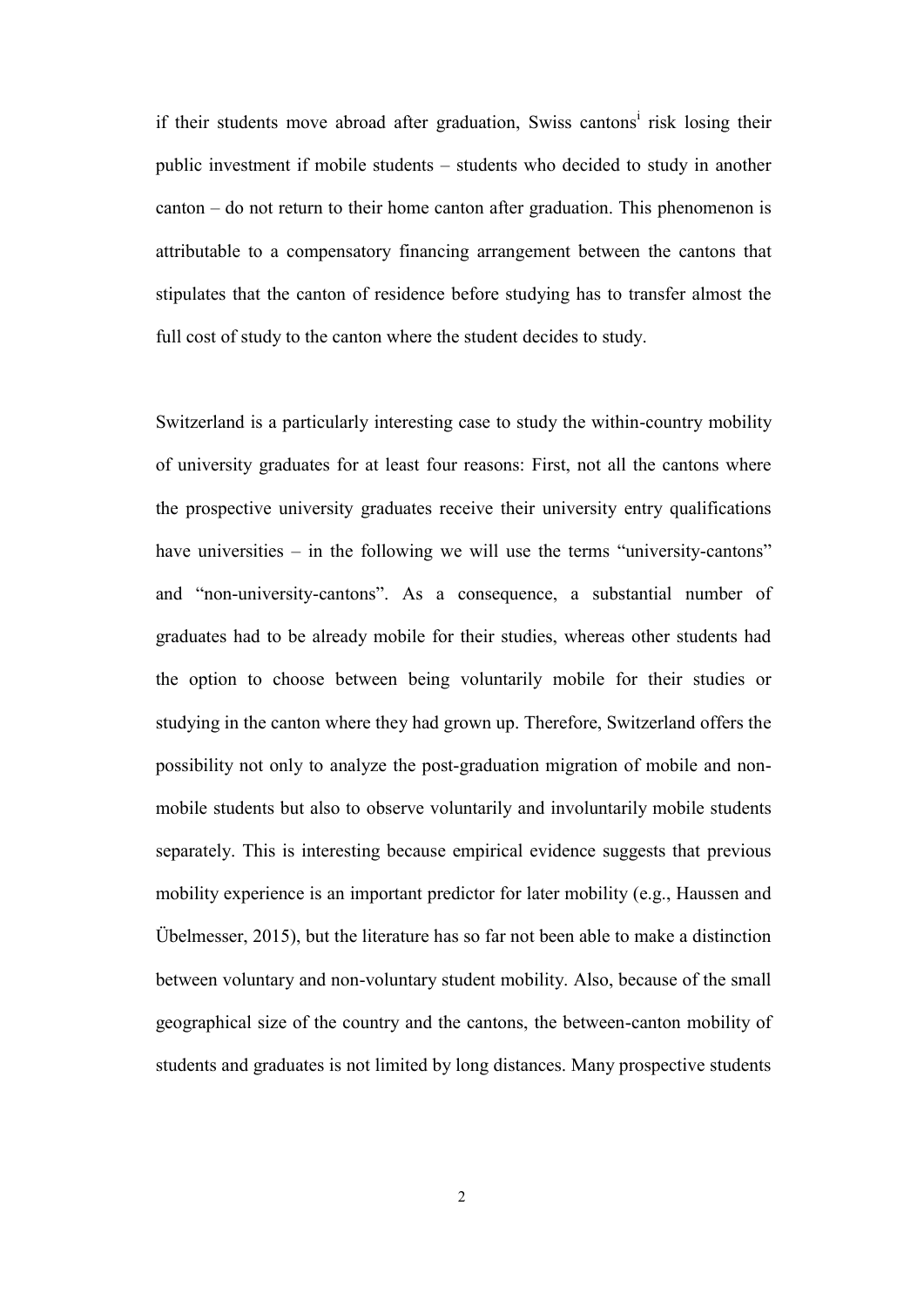can easily choose between different universities, and the funding cantons have a high risk of losing the students after graduation because one can easily move from one canton to another within a short distance.

Second, and related to the first point, universities in Switzerland have to universally accept all university entrance diplomas issued by Swiss baccalaureate schools, which means that the observed student mobility is not affected by differences in admission policies of particular universities or cantons.

Third, in Switzerland, where the costs of higher education are predominantly covered by tax payers, the cantons have installed a compensatory payment system between cantons. University-cantons finance their own university, but they also receive a compensatory payment (that equals almost the full costs for an average student) for students that come from other cantons. In other words, the sending cantons do not only stand to lose highly skilled workers (labor market effect) if their students do not return after graduation, but they would also lose their tax payers' investment (fiscal effect).<sup>ii</sup> In this respect, the effects of the internal mobility of graduates are comparable to between-country mobility, where public money covers most of the study costs but not comparable to countries were university costs are mainly covered by private tuition.

Fourth, Switzerland has a highly decentralized tax system and a high degree of tax competition between the cantons. On the one side, the possibility of lower taxes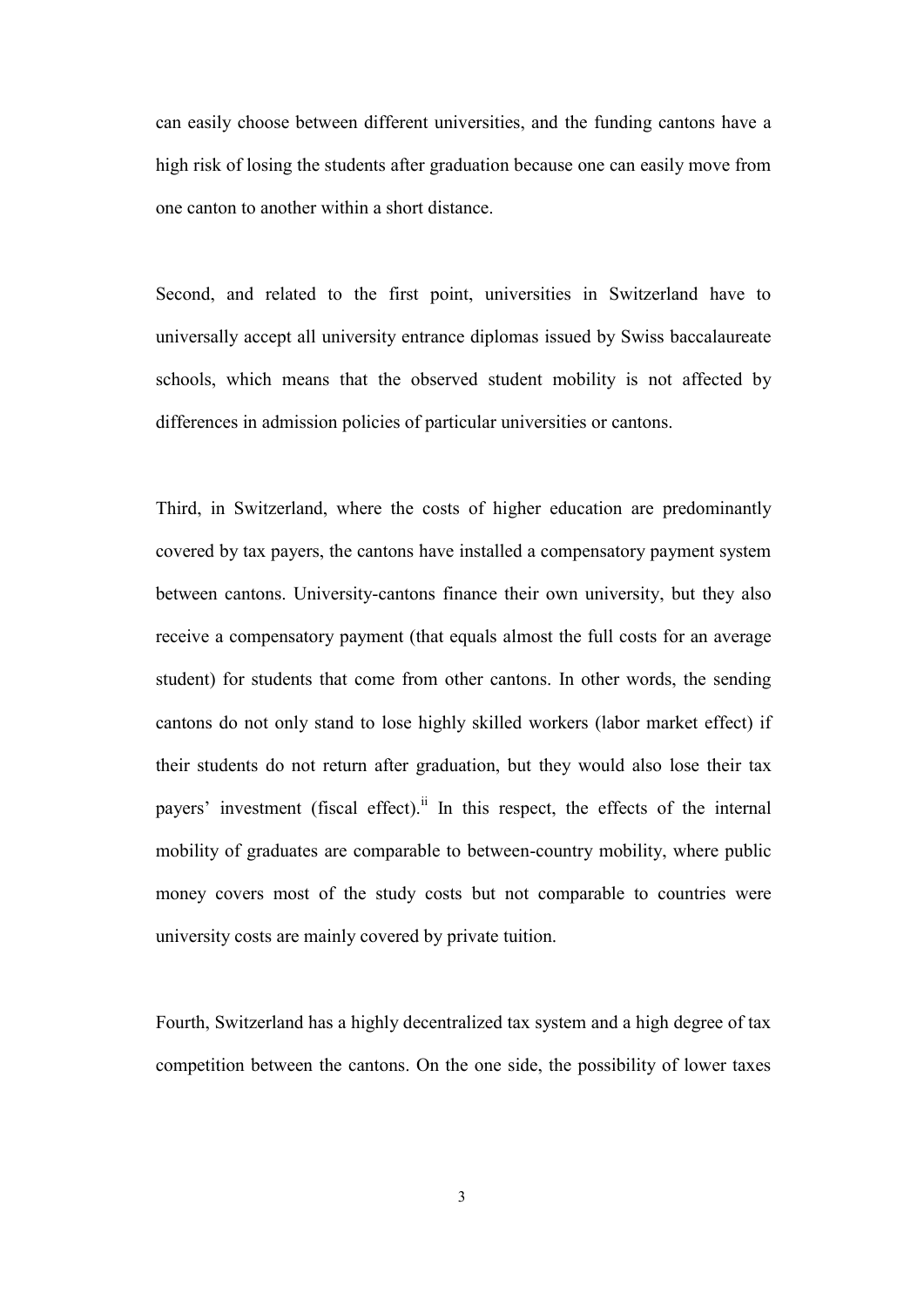might be used as incentive to attract highly skilled workers. But on the other side, higher taxes might be needed to pay for the compensatory system. This could potentially lead to the unfortunate situation where some cantons have to keep high taxes in order to collect money for compensatory payments, and would risk a thin tax base because few graduates would return home, and other cantons (mainly university-cantons) could keep taxes low, not only in order to retain or attract graduates but also because they do not have to bear the full costs of educating these graduates. As a consequence, this could even influence the education policy of the cantons that expect a brain drain (particularly the ones without universities), insofar that they have a disincentive to hand out too many university entrance diplomas (see OECD, 2009 on this issue).

The paper is structured as follows: Section 2 briefly reviews the literature and the research findings on graduate mobility, focusing on within-country mobility. Section 3 gives an overview of the institutional background of the Swiss higher education system and the financing of universities. Section 4 describes the database and presents some descriptive findings of the inter-cantonal mobility of graduates. Section 5 presents the main results of our empirical analyses, and section 6 summarizes our findings.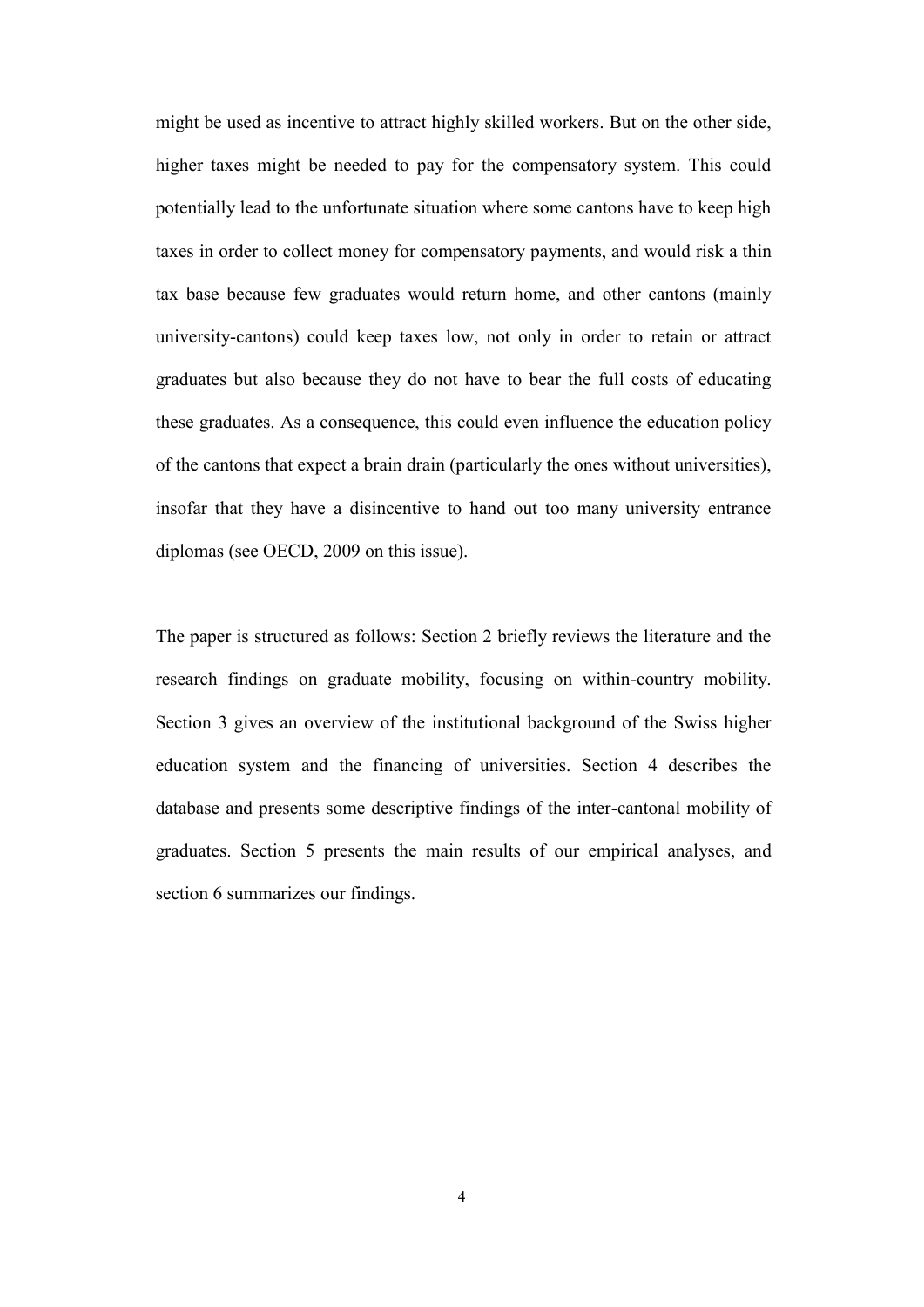#### 2. LITERATURE

The existing empirical evidence on internal mobility shows that individual and structural factors shape the mobility behavior of graduates. In terms of individual factors, many studies show that mobility experience prior to graduation (including exchange semesters) is an important predictor for mobility after graduation (Falk and Kratz, 2009; Haapanen and Tervo, 2012; Haussen and Übelmesser, 2015; Maier and Sprietsma, 2016). However, in most cases it is not clear whether the mobility experience prior to graduation has a causal impact on later mobility or whether it is just the mobility-prone students that move both prior to graduation and after graduation. Socio-demographic characteristics such as age, sex or marital status or children (Bjerke and Mellander, 2017) are also relevant for mobility decisions after graduation, as are the fields of study. Lawyers, natural scientists and social workers tend to be less mobile than graduates in economics (Mohr, 2002). The authors suggest that students who continue their academic career with PhD studies and therefore stay for a longer period at their place of study tend to be less mobile afterward and that the probability of doing a PhD is notably different from one field of study to the other. In terms of quality of graduates and their mobility patterns, to our knowledge two studies so far analyzed the internal graduate mobility in Italy (Capuano, 2012; Marinelli, 2013). The authors found that top grades at university reduce the probability of return to the home region. These results control for academic specialization after graduation (e.g., PhD or other postgraduate qualification).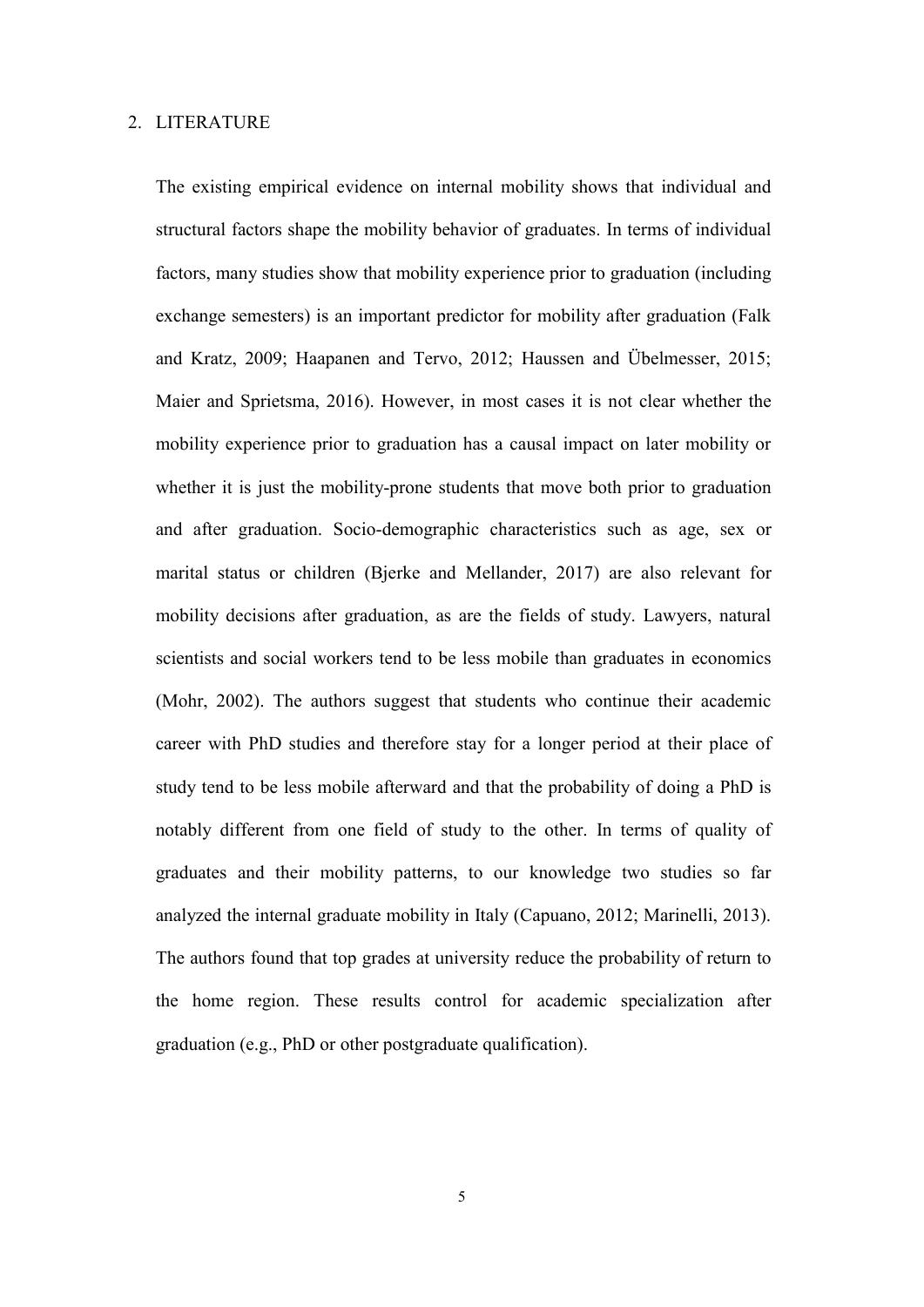Studies that stress structural factors show in general that the economic power of a region is an important pull factor. Graduates are attracted to regions that offer more job opportunities and higher wages. Conversely, high regional unemployment rates can be a push factor that makes graduates leave a place of study (Haussen and Übelmesser, 2015). However, unemployment rates only matter if they are particularly high for high-skilled workers. High rates of average unemployment are not a very good predictor of graduate mobility, as university graduates tend to find jobs more easily also in places with high levels of unemployment (Busch and Weigert, 2010; Falk and Kratz, 2009). Other factors, such as the size of a region (Falk and Kratz, 2009) or the level of urbanization (Krabel and Flöther, 2014), might be proxies for more and better job opportunities but also appeal to highly skilled workers for other reasons, such as a higher density or quality of cultural activities. In summary, economic factors should not be neglected when analyzing the determinants of graduate mobility but can of course not fully explain (see Crescenzi, Holman and Orru, 2016) the observed mobility patterns.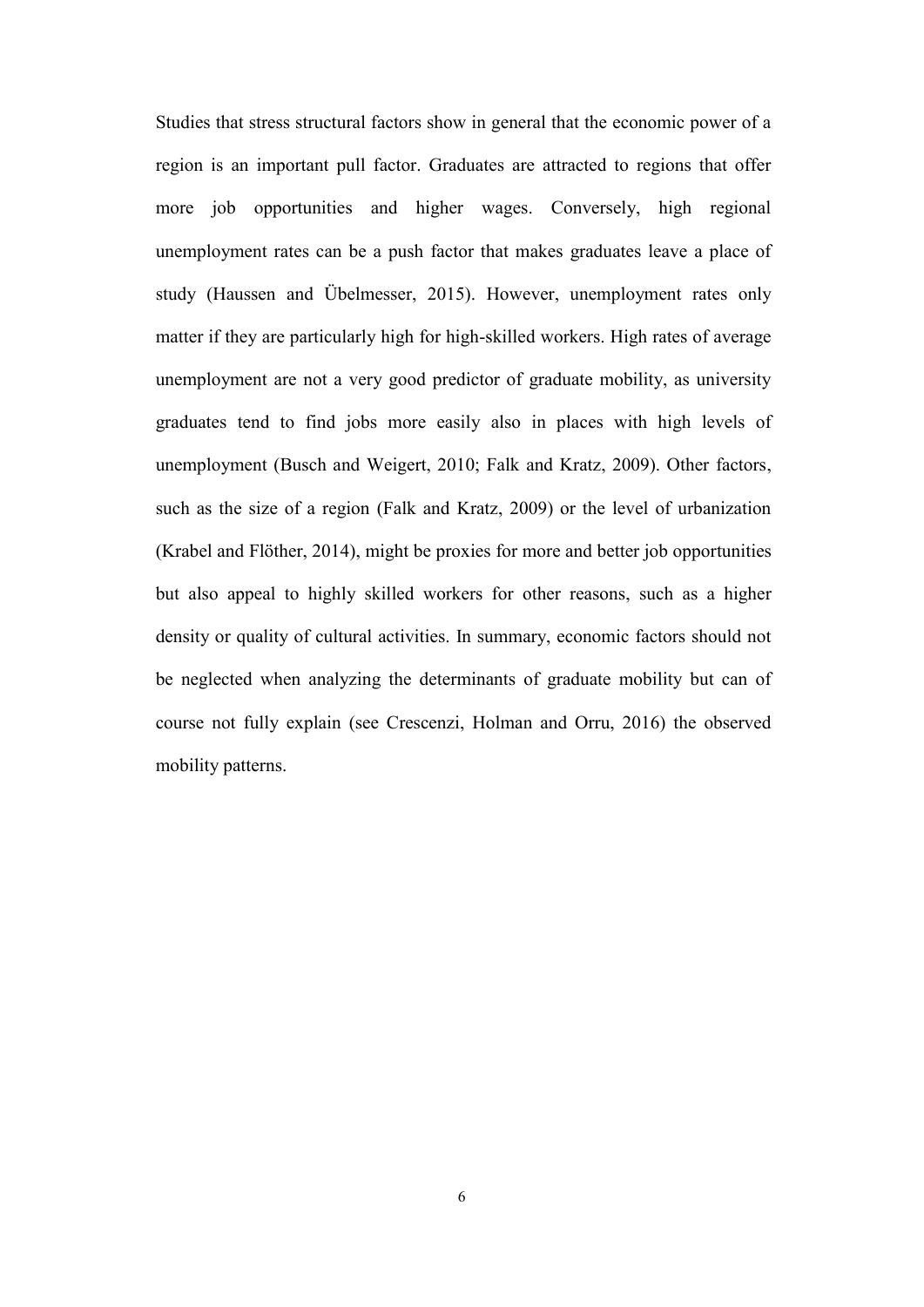### 3. UNIVERSITY SYSTEM AND FINANCING OF UNIVERSITY IN SWITZERLAND

In Switzerland, 10 out of 26 cantons run a cantonal university<sup>iii</sup>. These universities differ in terms of the size of their student body (2,400 to 20,000 students) but also in terms of the number of departments. The majority of the universities are socalled full universities, offering the full range of study fields, whereas the remaining 3 have only 2 to 3 different departments. This institutional difference is important to notice because it impacts the choice of university, and therefore the probability of migration prior to graduation. In general, there, is free access to all the universities in Switzerland for holders of an academic baccalaureate (university admission certificate in Switzerland). There are exceptions for medical studies and the science of sport in the German part of Switzerland. The limited number of available study places is assigned after an entrance examination (*numerus clausus*).

Tuition fees cover less than ten percent of the real costs of studying; the bulk of the costs are covered by public money. The operating costs of each cantonal university is mainly paid for by the canton itself,<sup> $\dot{v}$ </sup> but the university-cantons receive money for students coming from other cantons, independent of whether these students come from university- or non-university-cantons. The intercantonal agreement (IUV; EDK, 1997), which regulates the payments for all students that study outside the canton where they had obtained their university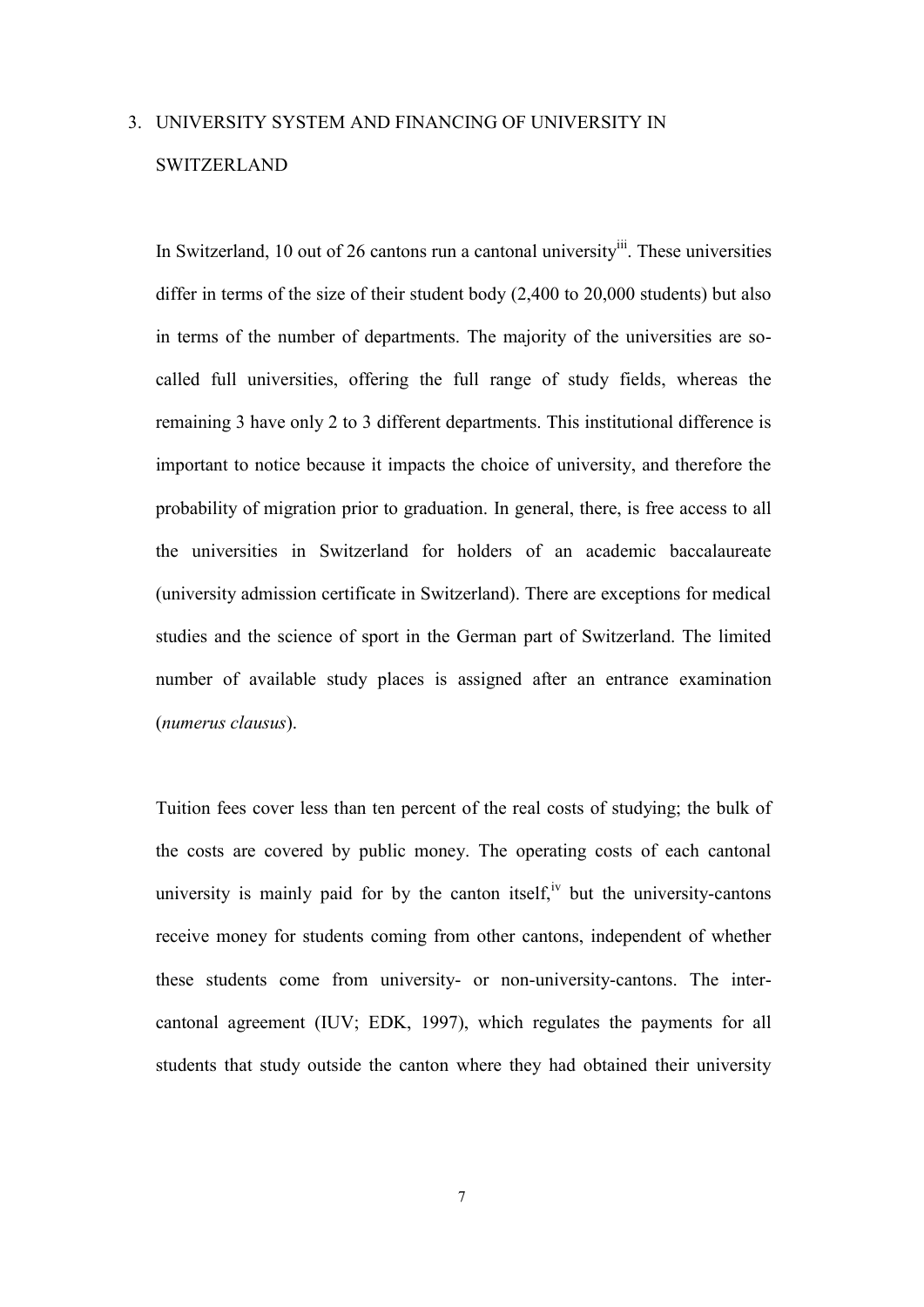entrance diplomas<sup>v</sup>, should guarantee that all students have a free access to all universities in Switzerland. The fact that cantons pay the study costs of the students whose parents live and pay taxes locally, regardless of whether those students study locally or elsewhere makes it understandable that they have an interest that mobile students return to their canton of origin after graduation. Brain gain or brain drain is therefore an issue for all cantons.

#### 4. DATA AND DESCRIPTIVE FINDINGS

#### *Data and Operationalization of Variables*

The main focus of this study is the analysis of the potential consequences of graduate mobility on the financing of higher education. Therefore, we define graduate mobility as a change of the place of residence or in other words the canton in which the graduate is paying taxes. This can differ from an analysis of labor market mobility, as some graduates may choose to work in another canton after graduation but still live in the canton where they studied, or vice versa. Although we have data on the place of residence of the graduates for one and five years after graduation, we decided to focus on the place of residence five years after graduation because administrative demographic data show (similar to other countries; see Haapanen and Tervo, 2012) that there is a high degree of residential stability after this point. The yearly mobility from one canton to another of adults older than 30 (and younger than 65) is less than two percent.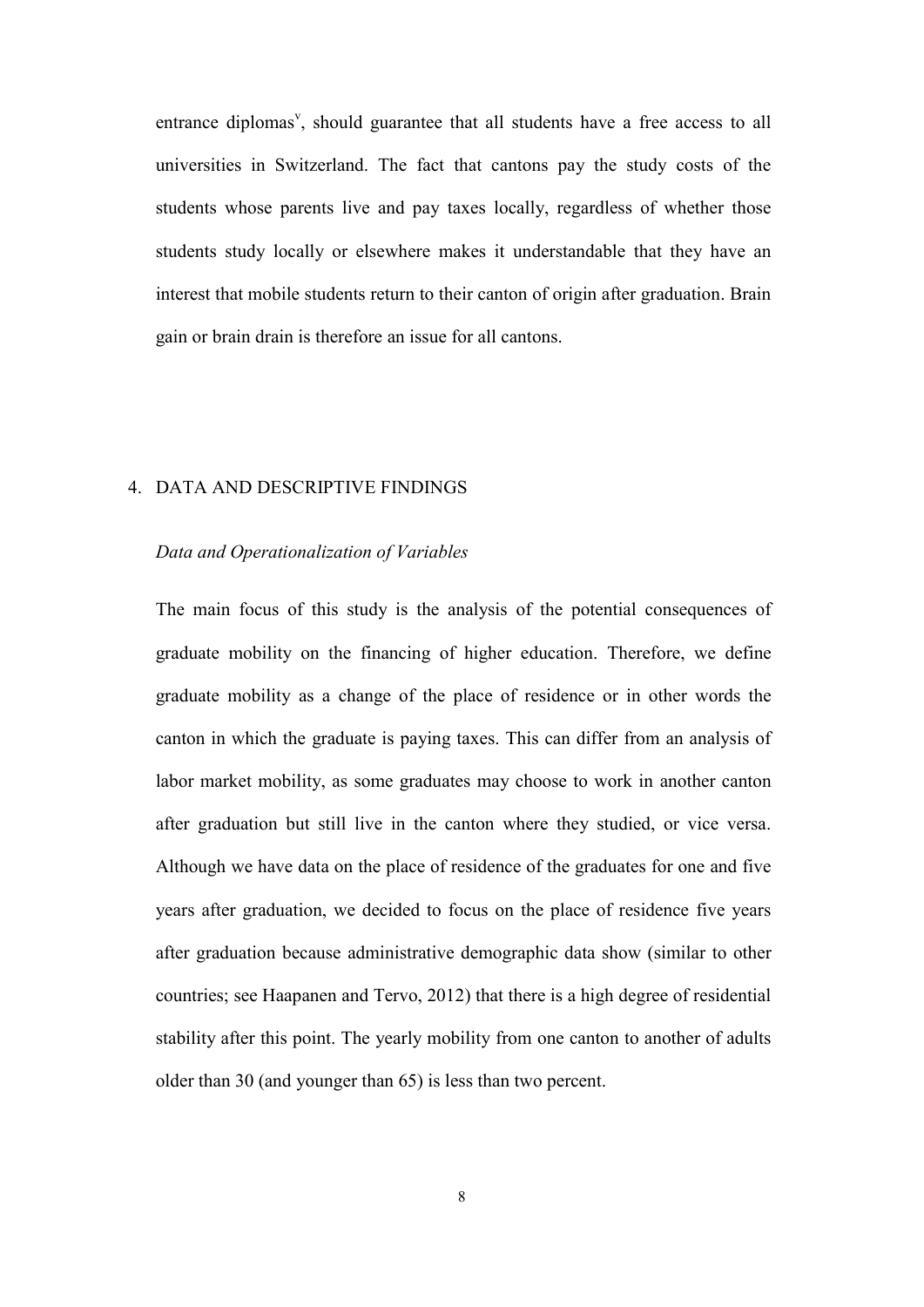The data we use comes from four cohorts of the Swiss graduate surveys. This census-type survey is conducted every two years by the Federal Statistical Office (BFS, 2009, 2016). Graduates are interviewed one and five years after graduation. The analyses are based on the cohorts that graduated with a master's degree in 2002, 2004, 2006 and 2008. Because the costs for foreign students are not subject to inter-cantonal payments, the analyses are limited to persons with a Swiss admission certificate, and therefore to students whose parents in almost all cases pay taxes in Switzerland, irrespective of whether they are Swiss or foreigners.<sup>vi</sup> Table A.1 in the Appendix provides an overview of the different surveys and the numbers of observations.

The Swiss graduate surveys provide a rich set of individual data (an overview of the variables is given in Table A.2 in the Appendix) that does not only cover socio-demographic characteristics but also information on the study programs, the study behavior (e.g. duration, mobility semesters during the study program and final grades). To make the information on grades comparable across students in different study fields and universities, we have standardized the grades by department, university and year of graduation and categorized students into terciles – high performers, middle performers and low performers. We also control for the first employment after graduation because grades and the probability of obtaining a PhD or obtaining employment at the university are interlinked, and both have an impact on post-graduation mobility (Capuano, 2012; Marinelli, 2013).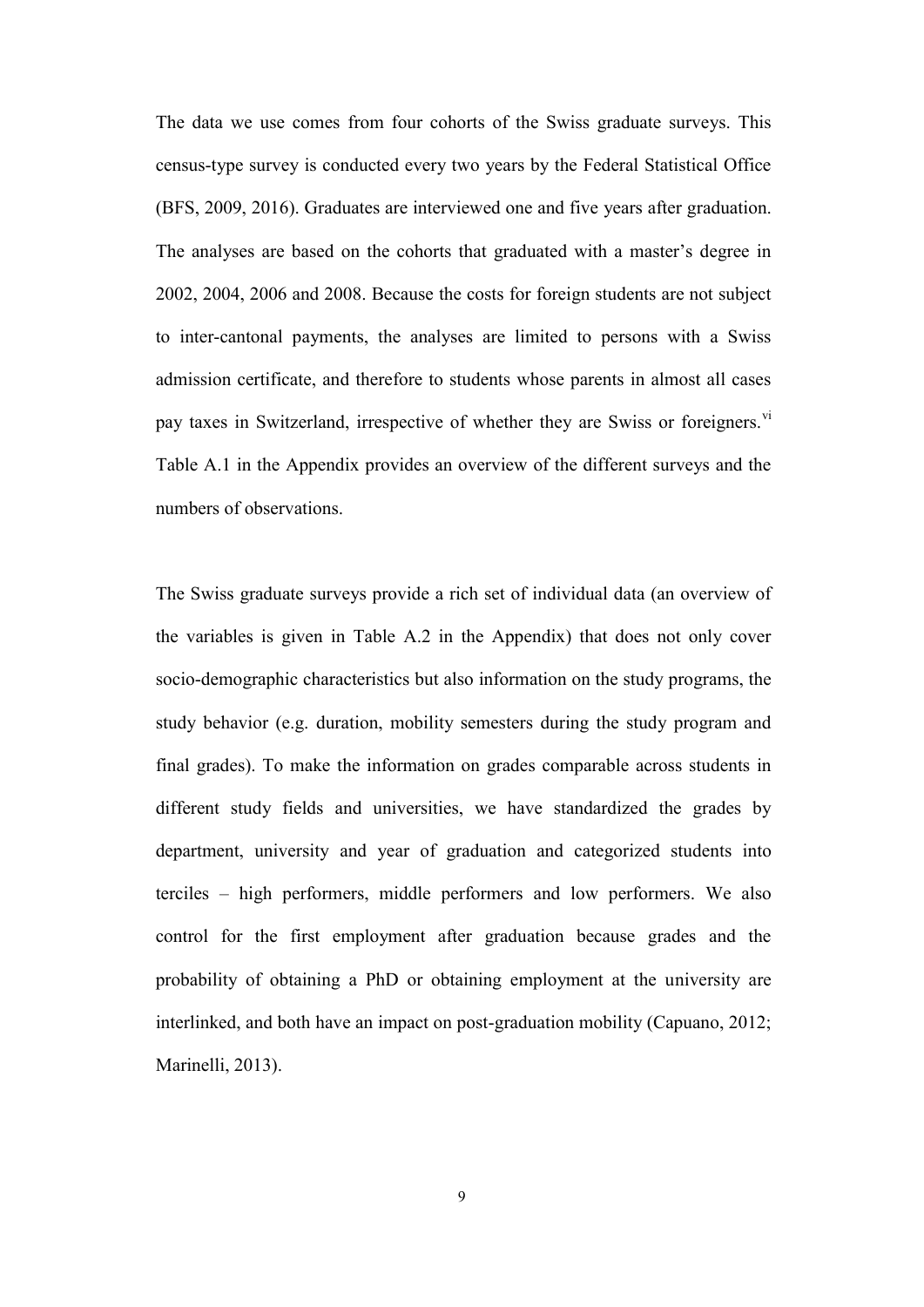In addition to variables that can be taken or constructed from the data of the graduate survey, we have also matched external data to our data set. These variables are GDP per capita, the cantonal tax level, the population size and the cantonal unemployment rates, as well as the commuting distance between the capital of the canton of origin<sup>vii</sup> and the city of the university where the student graduated. This commuting distance is used as proxy information for having moved to the place of study. If a student lived near (less than 75 minutes commuting time per way and day) the university, the likelihood that the student had relocated to the place of study was probably small. However, if the student had moved to the place of study because of a longer commuting distance, this can be seen as a different form of prior mobility experience than just commuting from one place to another. The economic variables are operationalized as differences between the canton of origin or the canton where the student graduated and the (language) regional average (for students in the Italian-speaking part of Switzerland the French language region is used as reference point). For graduates, who had left their language region for study, we use the country averages as reference point. We tried different specifications of the economic variables that lead qualitatively to similar results. We use here a binary dummy specification where the variable takes the value of 1 if the canton of focus has a higher value than the neighboring region.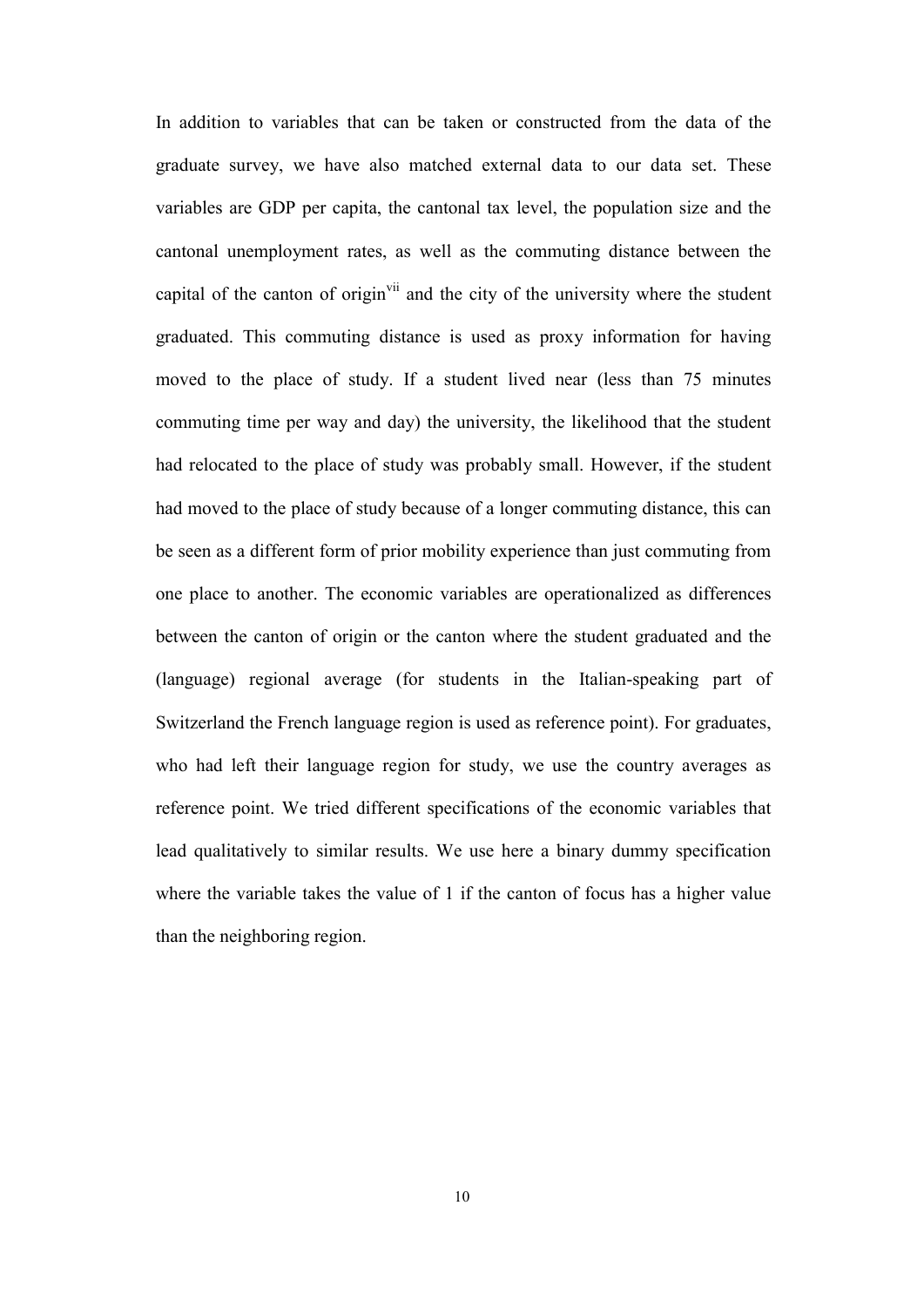#### *Descriptive Findings of Graduate Mobility between Cantons*

Looking at the cantonal graduate inflows and outflows (see Table 1), we can observe that although all non-university-cantons are net losers and the average university-canton is a net gainer of mobile graduates, there is a remarkable heterogeneity in the group of university-cantons. Being a university-canton therefore is not a sufficient condition to be a net gainer of mobile graduates. A more refined analysis of the determinants of graduate mobility is needed.

#### Insert Table 1 here

The cantonal averages of gains or losses in graduate mobility, differentiating by university- and non-university-cantons, miss two additional important dimensions, which are shown in Table 2. The first dimension differentiates between students from university-cantons studying in their canton of origin, students from university-cantons studying outside their canton of origin, and students from nonuniversity-cantons. The second dimension takes into account that students who were mobile can choose to stay in the canton where they graduated, return to their canton of origin, or move to a third canton. Those who had not been mobile while studying do not necessarily have to stay in their canton after graduation.

Insert Table 2 here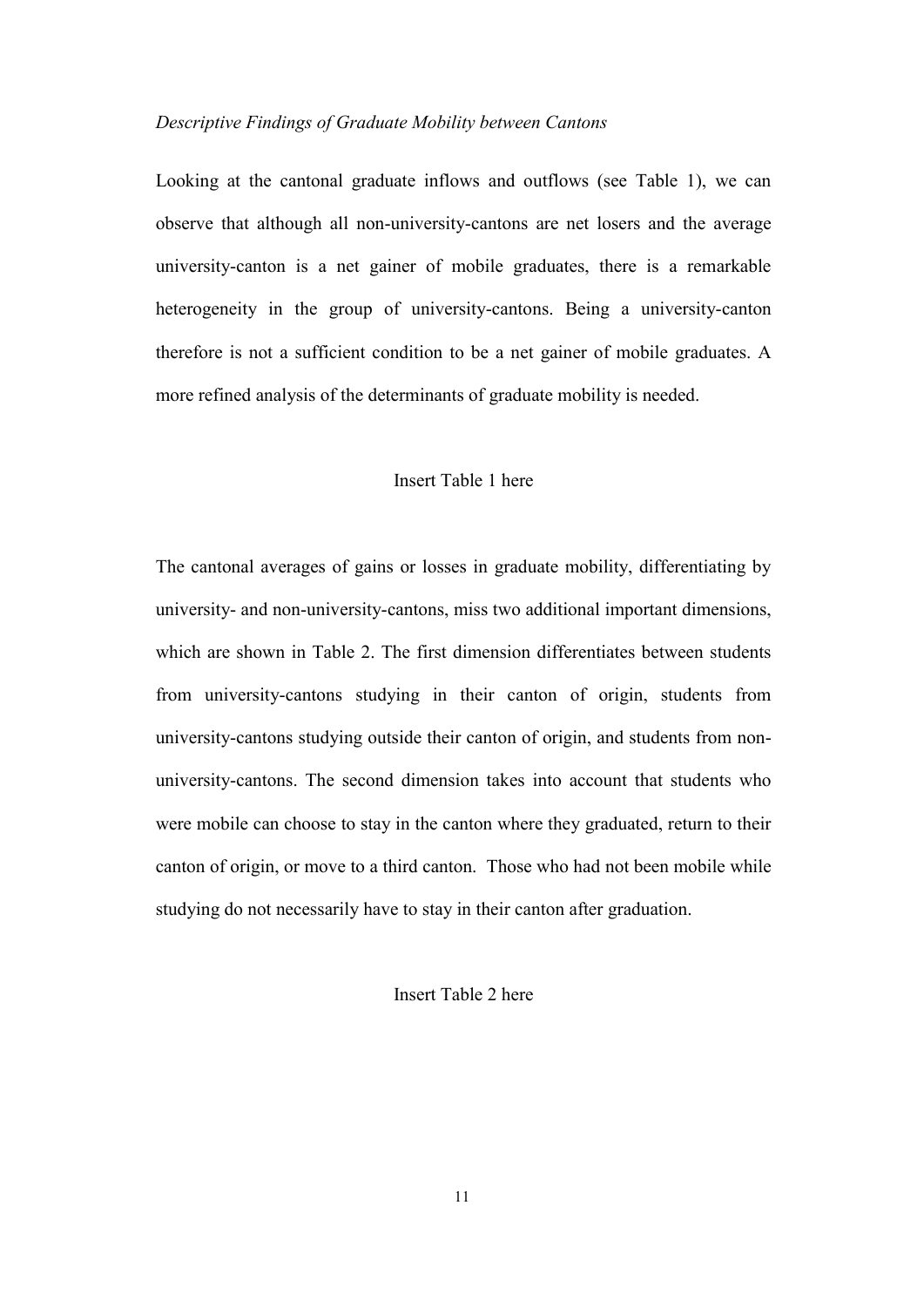There are two primary results from this descriptive analysis. First, among mobile students, less than half (for non-university-canton students) to about half (for mobile university-canton students) of the graduates return to their canton of origin. Among those who do not return, only about half remain in the canton of study. In other words, limiting the research to the question of whether students stay in the canton of study or return to the canton of origin would mask an important third option. Second, the graduates who studied in their canton of origin are considerably less mobile also after graduation.<sup>viii</sup>

#### 5. EMPIRICAL ANALYSES AND FINDINGS

We will concentrate in the final analyses on the determinants of return mobility of those students for whom their cantons had to pay another canton because the students had left their canton of origin for their studies.<sup>ix</sup> For these students, the "sending" cantons had to pay the full average cost of studying, rather than the lower marginal cost of an additional student if the student were to study in her or his home canton. As the descriptive analysis has shown, the risk of losing the student after graduation is considerably higher if the student had left his or her home canton already for studying.

In the following, we analyze with separate models the determinants of the withincountry migration of university graduates for two groups of students – students who voluntarily left their cantons for their studies and students who involuntarily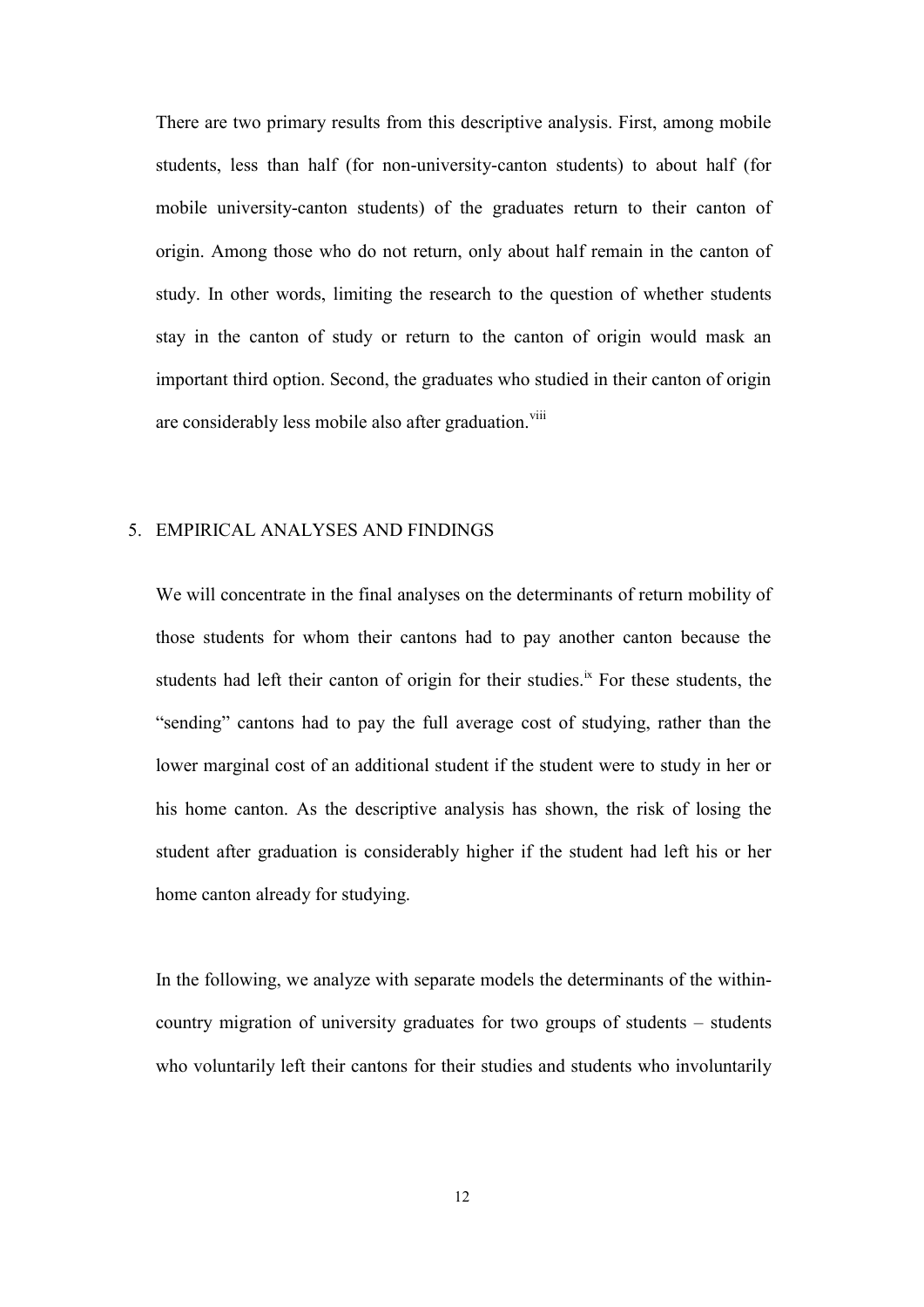left their cantons. $^x$  The determinants are estimated using a multinomial logistic regression model in which the dependent variable (canton of residence five years after graduation) has three categories (*j*): living in the canton of study, returned to the canton of origin or moved to a third canton. The probability *P* of the choice of the canton of residence *Y* of the individual *i* is described as

$$
P(yi=j \mid xi) = \exp(xi'\beta j)\text{Exp}(xi'\beta j)3j = 1 j = 1,2,3
$$
 Eq. (01)

where *xi* is a vector of various individual characteristics and structural canton characteristics. Clusters of graduation years were used to calculate the standard errors. All the statistical analyses are weighted using the weighting variable provided by the Federal Statistical Office.

#### *Determinants of Graduate Mobility of Non-Voluntarily Mobile Students*

The first regression analyzes the factors that affect the probability of each postgraduation mobility option for those students who were forced to leave their home canton for studying because it had no university. The results of the multinomial model (see Table 3) show four important determinants for a higher return mobility. Return mobility is higher if the chosen university was within a reasonable commuting distance, the student showed a low degree of mobility during his or her studies (no exchange or mobility semesters), the student who graduated in the lowest tercile of grades and if the canton of origin had a lower tax level than bordering cantons of the same language region.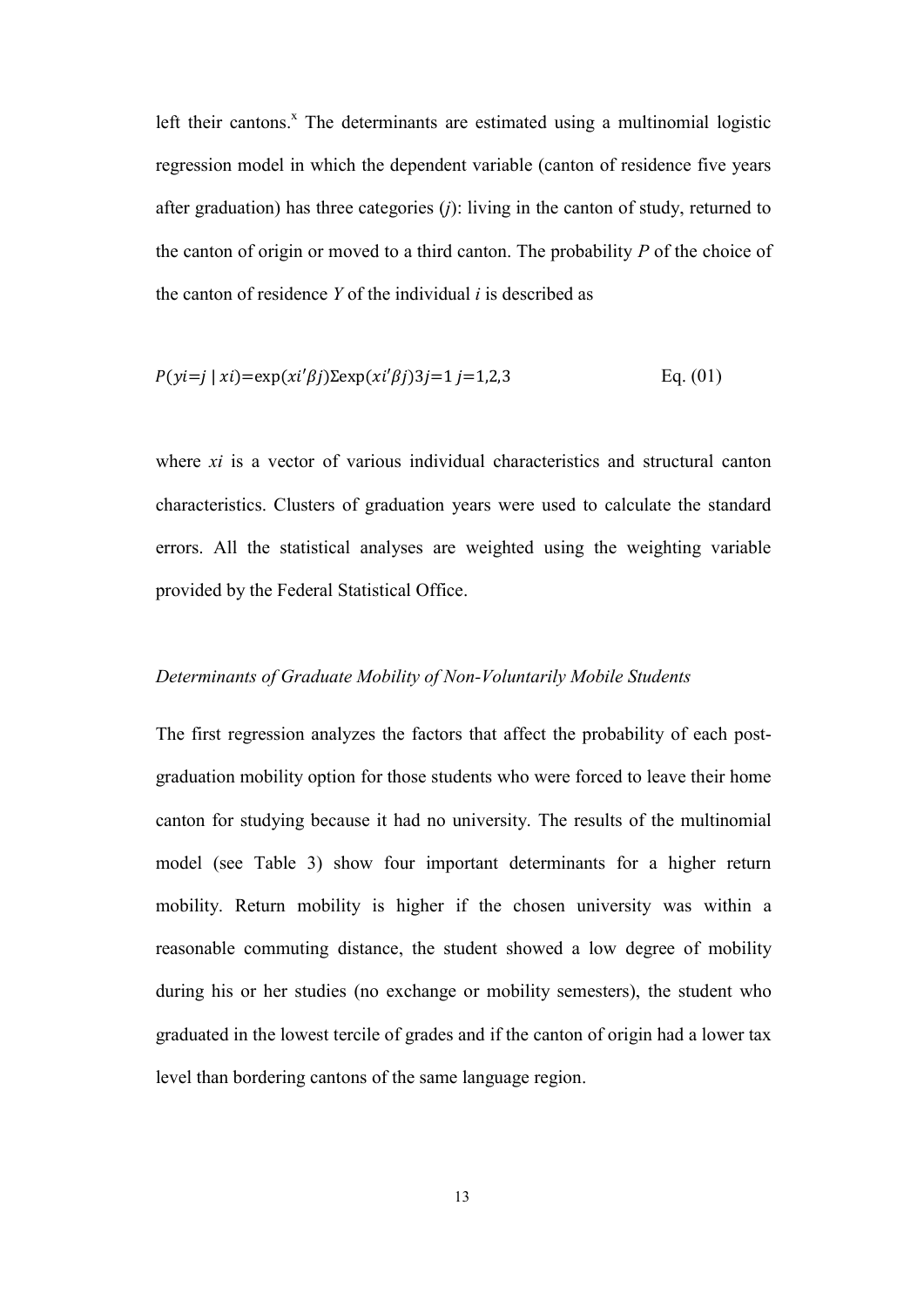In sum, the picture that emerges is rather bleak for the non-university-cantons, as it seems that these cantons can mainly attract the less-mobile (commuters and non-mobile during the studies) and low-performers to return to their home canton. This means that besides the quantitative problem of losing more than half of the students they had been financing, the returners are qualitatively a less-desirable selection of the entire cohort that left the canton for study.

#### Insert Table 3 here

The empirical analysis also reveals the factors that increase the likelihood that the graduates remain in the canton of their study place. As expected, the likelihood is higher if the graduate found employment at the university and if the GDP per capita is higher in the university canton. Interestingly, the factors that make it more likely that the graduates stay in the canton where they have studied decrease the likelihood that the graduates move to a third canton more than decreasing the likelihood that they return to their canton of origin. Conversely, if the university in the canton of study was not a full university, this canton significantly loses graduates to third cantons and not to the canton of origin for the students.

#### *Determinants of Graduate Mobility of Voluntarily Mobile Students*

The second regression analyzes the determinants of graduate mobility for students who were voluntarily mobile. Compared to the previous group, some interesting differences emerge (see Table 4). For example, the mobility during study does not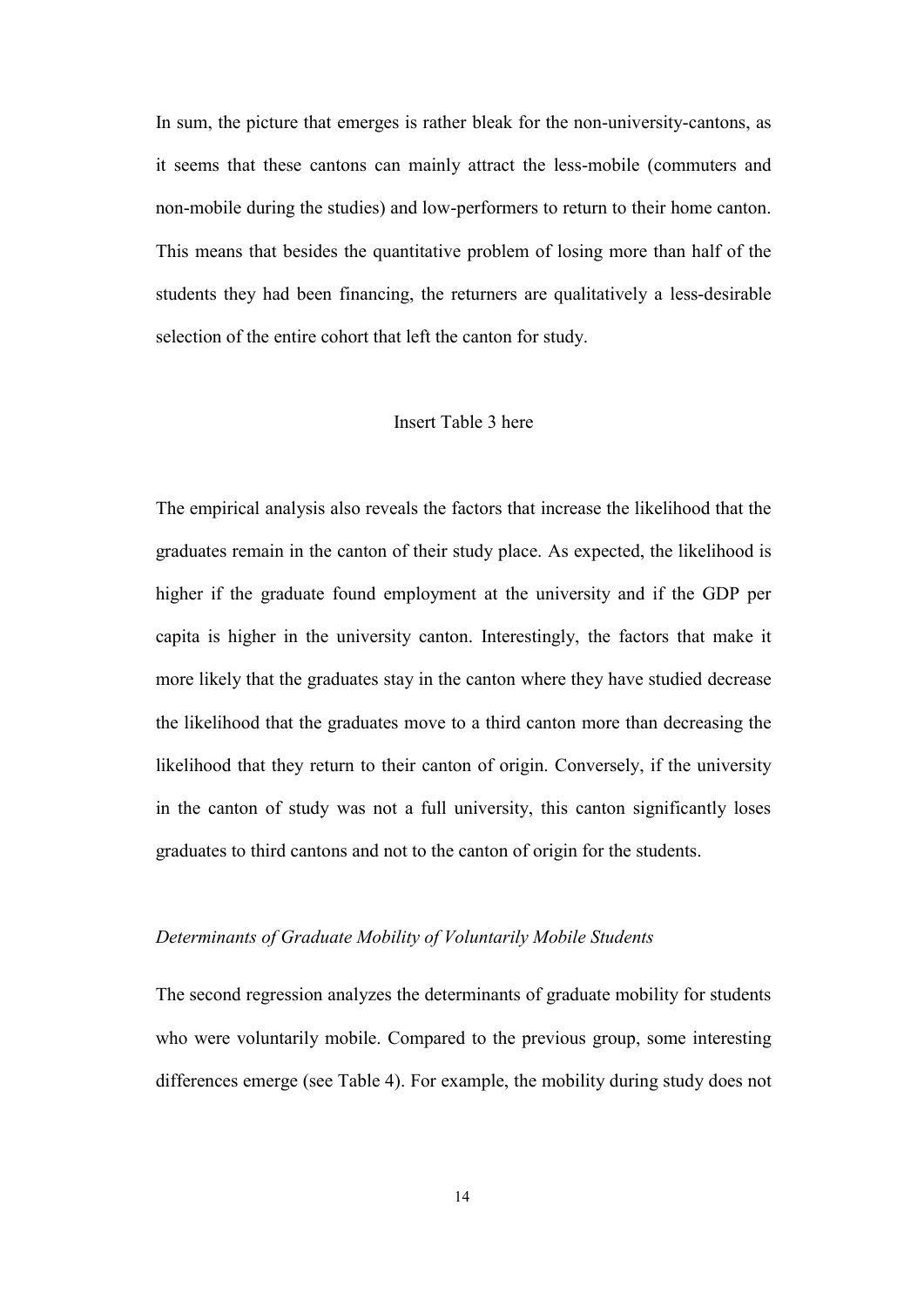affect later graduate mobility, and shorter commuting times between the canton of origin and the canton of study not only increases the return mobility of graduates but also the likelihood that they stay in the canton of study, forgoing moving to a third canton. Particularly noting the difference with respect to the link between mobility semesters and later graduate mobility it becomes obvious that this group is composed of people with a higher affinity for mobility than those who were forced to be mobile. Therefore, additional mobility during study does not help to further differentiate between mobile and non-mobile graduates.

#### Insert Table 4 here

Regarding student performance, the results show again that regarding the nonuniversity-canton students, the canton the students chose to study does not significantly gain the better students. In a more pronounced way, it is the third cantons that seem to benefit most from the mobility of top performing graduates, after controlling for the fact that the university canton is able to keep some of the top performing students as PhD students and those finding employment at the university are more likely to stay.

As for the size of the universities in the cantons of origin and the canton where the students studied, one finds that coming from a canton whose university offers only a limited number of departments increases the likelihood of staying away from the home canton. However, if the university where the student graduated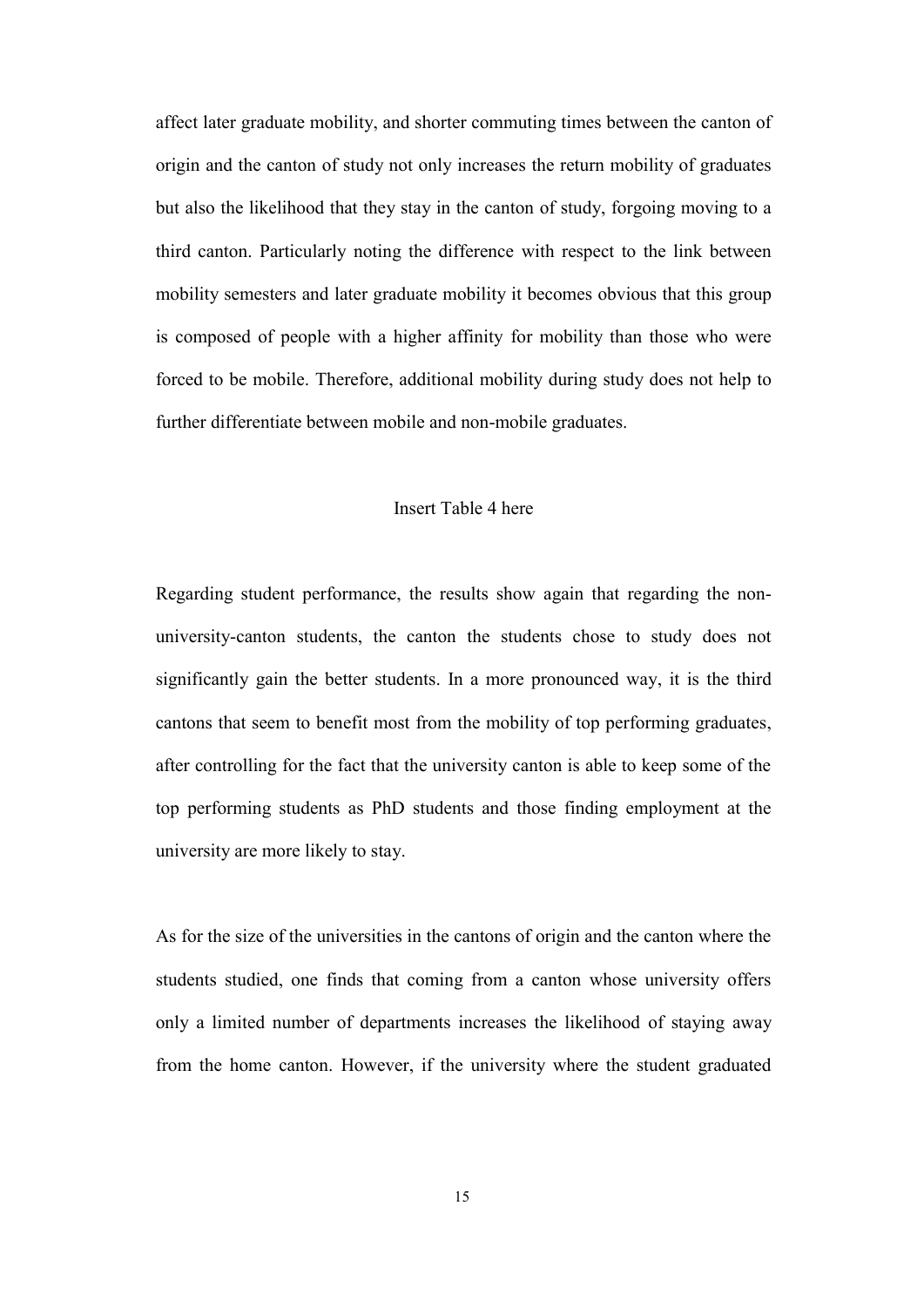offers a limited choice of departments, the likelihood that the graduate moves away increases, but mainly to another canton rather than back home.

Concerning the economic factors, taxes and GDP again matter. If taxes are higher in the canton or origin, the probability of returning is reduced, but it is not the canton of study that profits from the reduced return mobility. Conversely, the canton of study enjoys a higher number of remaining students if its GDP is higher than the average of neighboring cantons and mobility towards other cantons is reduced. The result that when the canton of study has a higher tax level, the return mobility to the home cantons is reduced, however, is difficult to interpret and somewhat counterintuitive.

#### 6. SUMMARY AND CONCLUSION

In this study, we analyzed the determinants of the graduate mobility of students who have already left their home canton in order to study. These mobile students are of particular interest, first because the return mobility of these students is considerably lower than the probability that students who studied in a nearby university later move away from their canton of origin after graduation, and second, because of an inter-cantonal agreement on financing of higher education, the cantons of origin have to fully pay the average study cost for every student that chooses to study in another canton. It is therefore of great interest to learn which explanatory factors are associated with the decision of these students to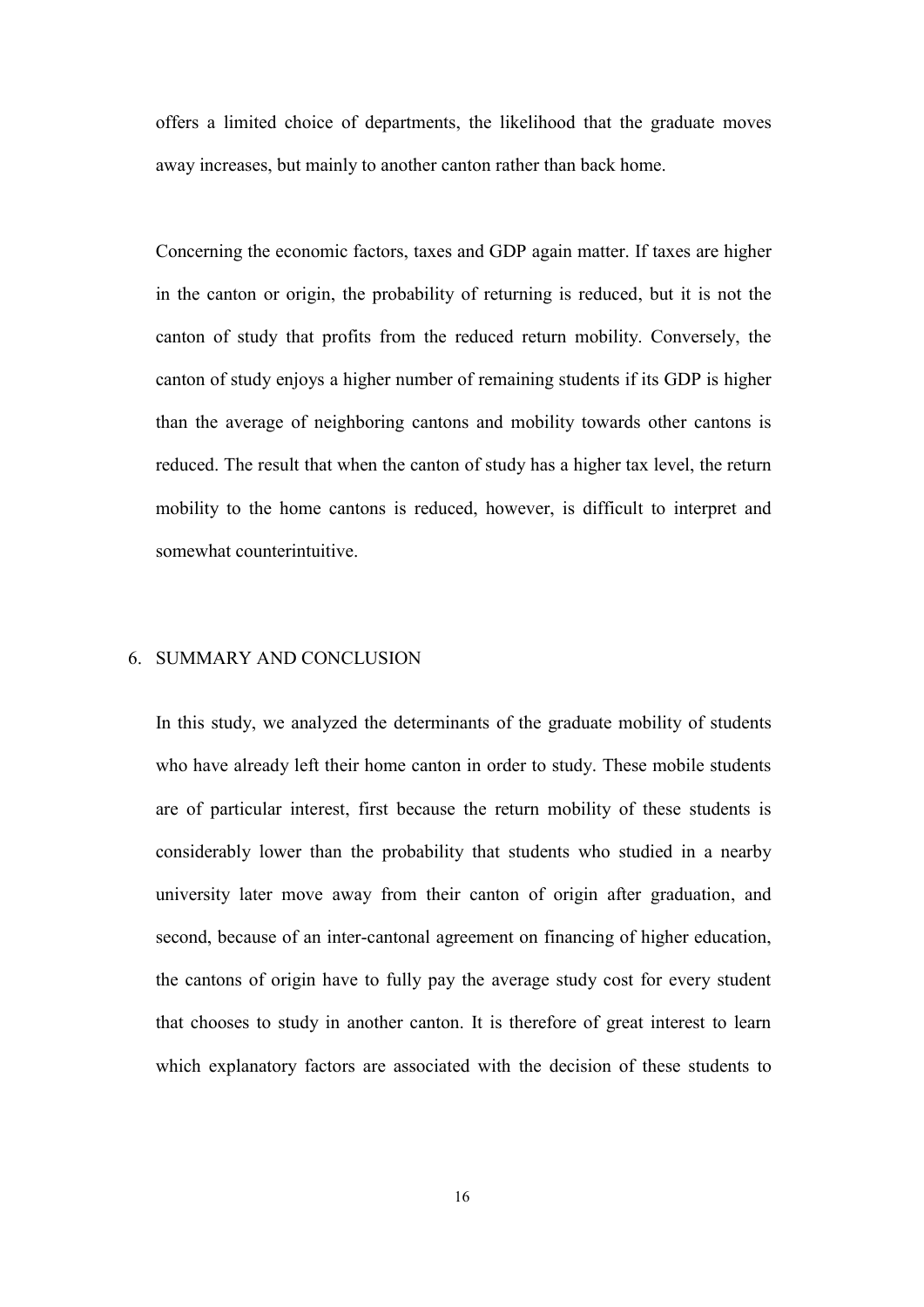return to the canton that had financed their studies.

There are two groups of mobile students that we look at, that is, the students who voluntarily choose to study in another canton although they would have had an opportunity to study in their home canton and the students originating from nonuniversity-cantons who were forced to leave their home canton in order to study. Interestingly, although the return mobility for students coming from universitycantons is significantly higher, in both groups their decisions to return are explained by mainly the same factors, with some small differences. The main results show that student performance and economic factors in the home canton as well as the canton of study are linked to graduate mobility. Concerning the economic factors, higher tax levels in the home cantons are associated with a lower rate of returning graduates, whereas higher levels of GDP per capita in the cantons of study are linked to lower rates of graduates moving to a third canton. But most importantly, the observation that low-performing students are more likely to return to their home canton than top performing students is the most worrisome result for the cantons that financed the studies of their citizens. Not only do they lose on average half of these students to other cantons, but it is also a less-desirable selection of graduates that chooses to return.

Finally, the results also demonstrate that approximately half of the graduates that choose not to return to their cantons of origin do not stay in the place of study but move to a third canton, and in many cases, these are the top performing students.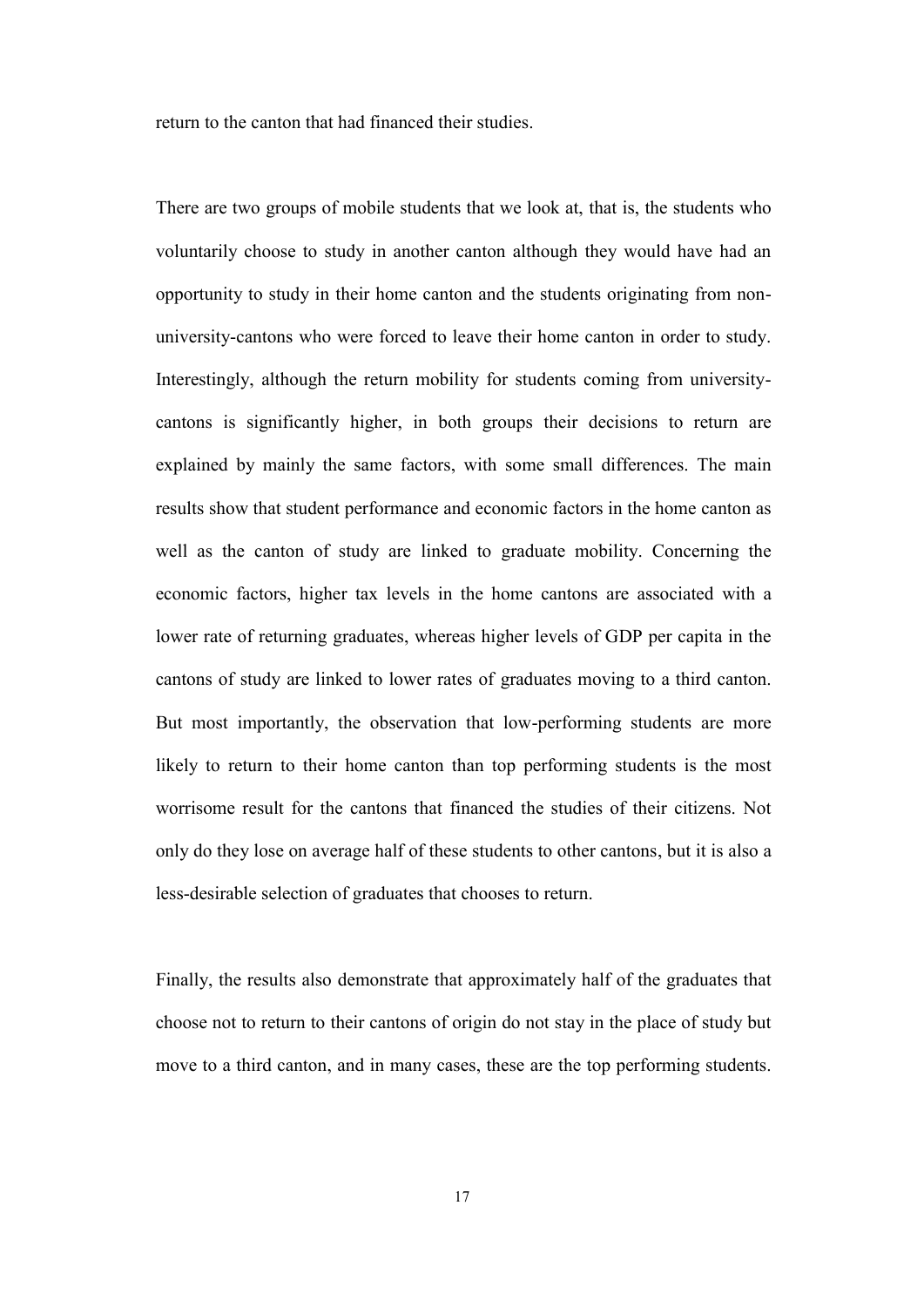When reconsidering the financial agreements between cantons to finance higher education, it should therefore be born in mind that brain gain and brain drain is not only an issue between the financing cantons of origin and the canton of study but that there is also a potentially profiting third party – cantons that neither covered the direct study cost or the additional cost of operating the university but benefit from the taxes of the graduates they were able to attract.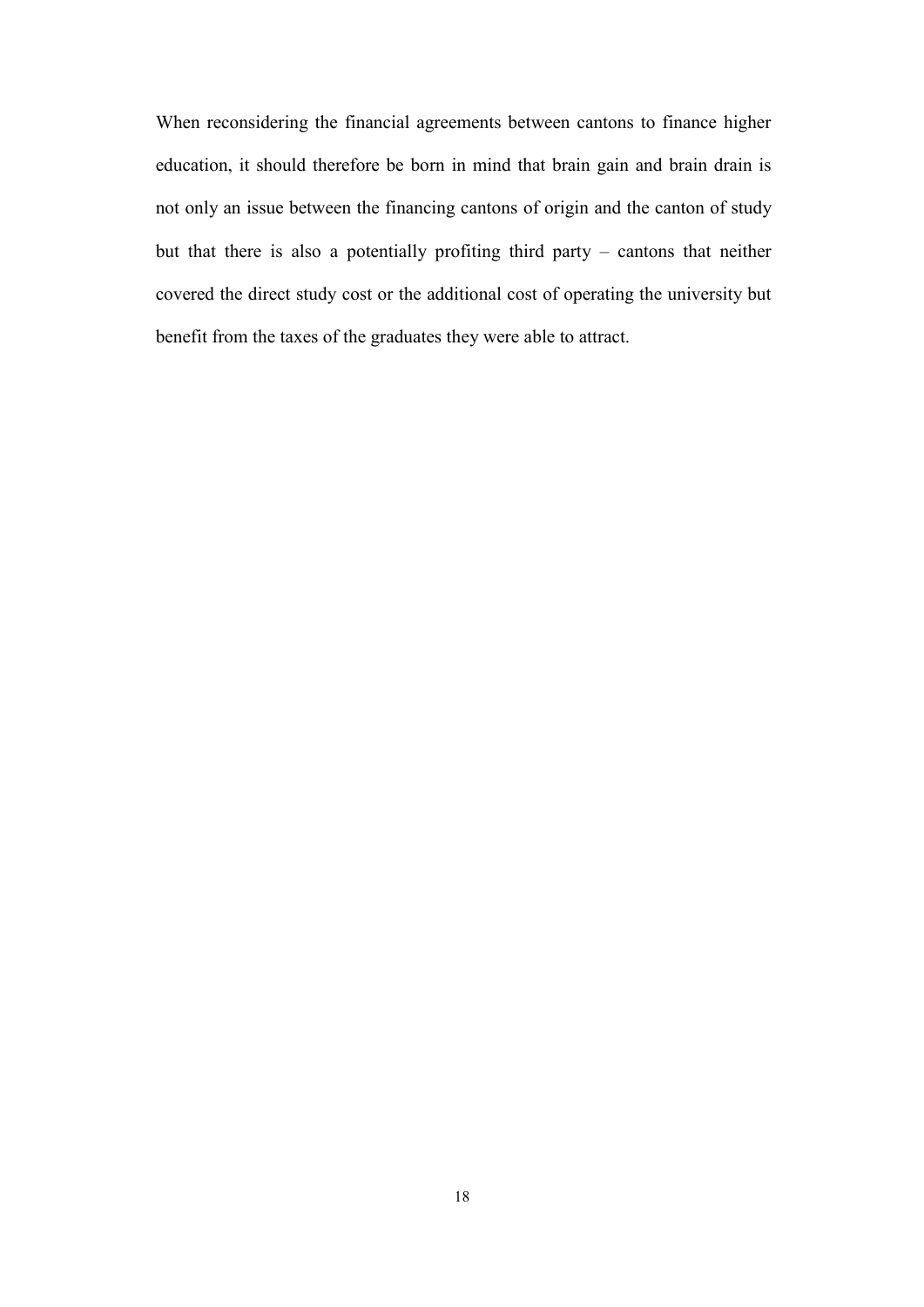#### REFERENCES

- BFS [Bundesamt für Statistik]. 2009. *Technisches Handbuch der Erstbefragung der Hochschulabsolventen/innenstudien,* 2009. Neuchâtel.
- –––. 2016. *Erhebung, Quellen – Absolventen Hochschulen. Steckbrief.* https:// www.bfs.admin.ch/bfs/de/home/statistiken/bildung-wissenschaft/erhebungen/ ashs.html (download: 15 February 2018).
- Bjerke, Lina and Mellander, Charlotte (2017). "Moving home again? Never! The locational choices of graduates in Sweden", *The Annals of Regional Science ,* 59 (3), 707–729.
- Bünstorf, Gido, Matthias Geissler and Stefan Krabel. 2016. "Locations of labour market entry by German university graduates: is (regional) beauty in the eye of the beholder?," *Review of Regional Research*, 36(1), 29-49.
- Busch, Oliver and Benjamin Weigert. 2010. "Where have all the graduates gone? Internal cross-state migration of graduates in Germany 1984–2004," *The Annals of Regional Science*, 44(3), 559-572.
- Capuano, Stella. 2012. "The South-North Mobility of Italian College Graduates. An Empirical Analysis," *European Sociological Review*, 28(4), 538-549.
- Crescenzi, Riccardo, Nancy Holman and Enrico Orru. 2017. "Why do they return? Beyond the economic drivers of graduates return migration," *The Annals of Regional Science*, 59(3), 603-627.
- Demange, Gabrielle, Robert Fenge and Silke Übelmesser. 2014. "Financing Higher Education in a Mobile World," *Journal of Public Economic Theory*, 16(3), 343- 371.
- EDK [Schweizerische Konferenz der kantonalen Erziehungsdirektoren]. 1997. *Interkantonale Universitätsvereinbarung*. Bern.
- Gérard, Marcel and Silke Übelmesser, eds., 2014. *The Mobility of Students and the Highly Skilled. Implications for Education Financing and Economic Policy*. Cambridge, MA: The MIT Press.
- Falk, Susanne and Fabian Kratz. 2009. "Regionale Mobilität von Hochschulabsolventen beim Berufseinstieg," *Beiträge zur Hochschulforschung,* 31(3), 52-67.
- Haapanen, Mika and Hannu Tervo. 2012. "Migration of the highly educated: evidence from residence spells of university graduates," *Journal of Regional Science,* 52(4), 587-605.
- Haupt, Alexander, Tim Krieger and Thomas Lange. 2016. "Competition for the international pool of talent," *Journal of Population Economics*, 29 (4), 1113-1154.
- Haussen, Tina, Janna Heider and Silke Übelmesser. 2014. "Wanderungsverhalten von Hochschulabsolventen," *Thüringer Memo*, 5. Erfurt: Thüringer Ministerium für Wirtschaft, Arbeit und Technologie.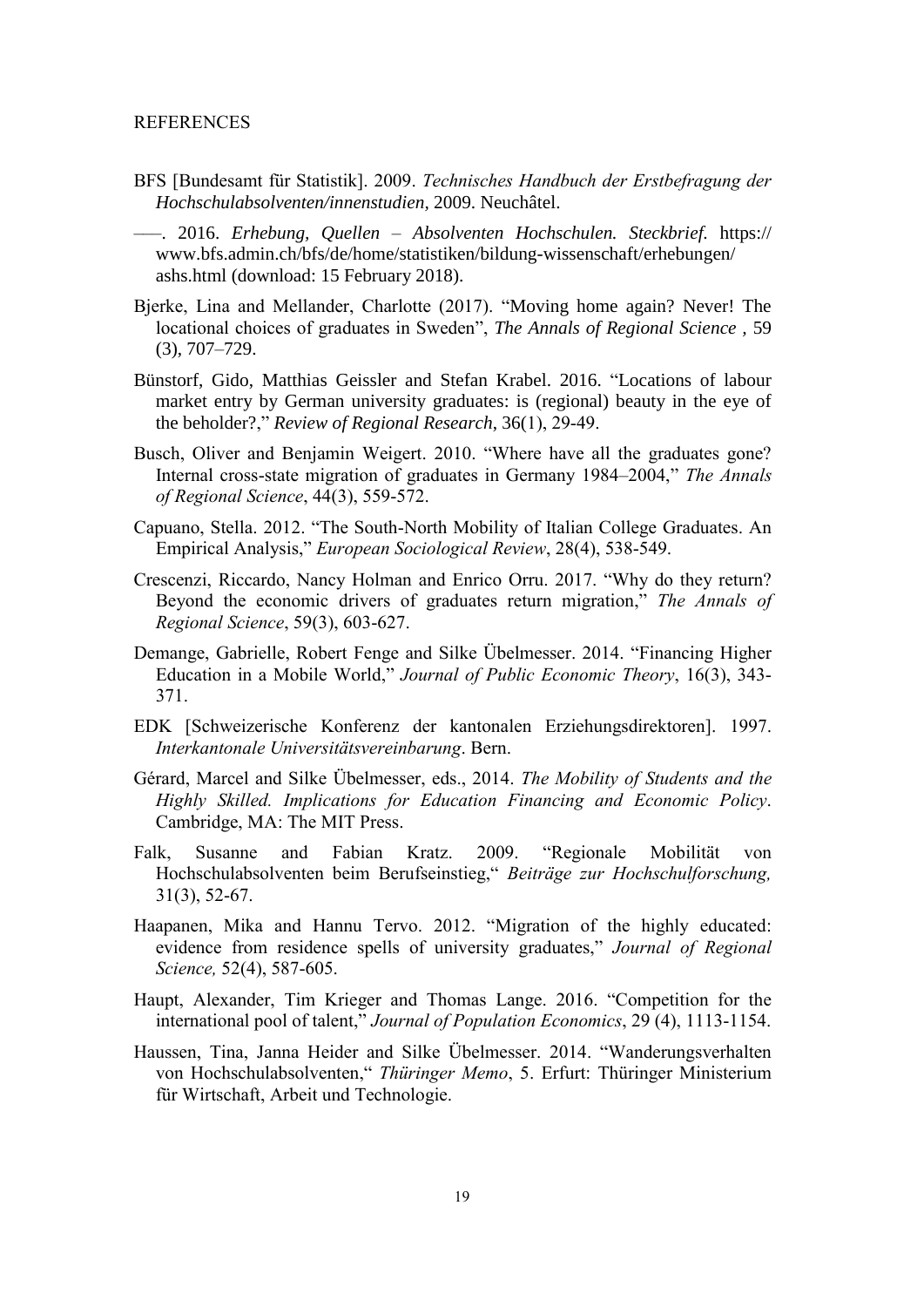- Haussen, Tina and Silke Übelmesser. 2015. "No Place Like Home? Graduate Migration in Germany," CESifo Working Paper No. 5524. München
- Krabel, Stefan and Chloni Flöther. 2014. "Here Today, Gone Tomorrow? Regional Labour Mobility of German University Graduates," *Regional Studies*, 48(10), 1609-1627.
- Maier, Michael, F. and Maresa Sprietsma. 2016. "Wohnortswechsel nach dem Hochschulabschluss lohnt sich langfristig," ZEW Discussion Paper, 16-060.
- Marinelli, Elisabetta. 2013. "Sub-national graduate mobility and knowledge flows: An exploratory analysis of onward-and return-migrants in Italy," *Regional Studies,* 47(10), 1618-1633.
- Mohr, Henrike. 2002. "Räumliche Mobilität von Hochschulabsolventen," in Lutz Bellmann and Johannes Velling (eds.), *Arbeitsmärkte für Hochqualifizierte.* Beiträge zur Arbeitsmarkt- und Berufsforschung 256. Nürnberg: Institut für Arbeitsmarkt- und Berufsforschung, pp. 249–277.
- OECD. 2009. *OECD Economic Surveys Switzerland*. Paris
- –––. 2015. *Education at a Glance*, 2015: OECD Indicators. Paris
- Winters, John. V. 2017. "Do earnings by college major affect graduate migration?," *The Annals of Regional Science*, 59(3), 629-649.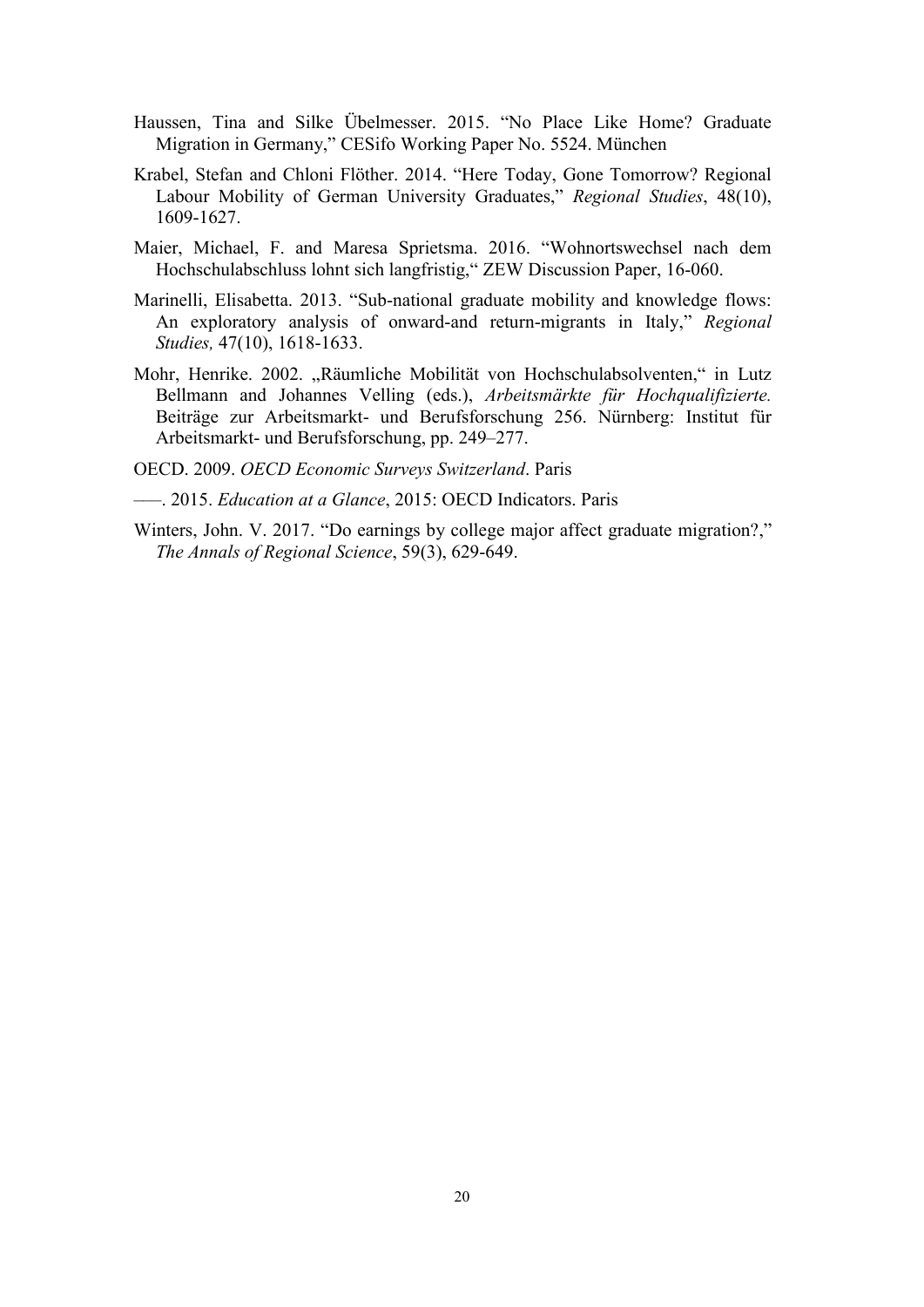### APPENDIX

| TABLE A1: Number of Observations of Study Population (5 years after graduation, |  |  |  |  |  |
|---------------------------------------------------------------------------------|--|--|--|--|--|
| second-wave survey)                                                             |  |  |  |  |  |
|                                                                                 |  |  |  |  |  |

|                | University canton | Non-university canton |
|----------------|-------------------|-----------------------|
| Graduates 2002 | 2325              | 805                   |
| Graduates 2004 | 2855              | 986                   |
| Graduates 2006 | 2786              | 969                   |
| Graduates 2008 | 2601              | 893                   |
| Pooled sample  | 10567             | 3653                  |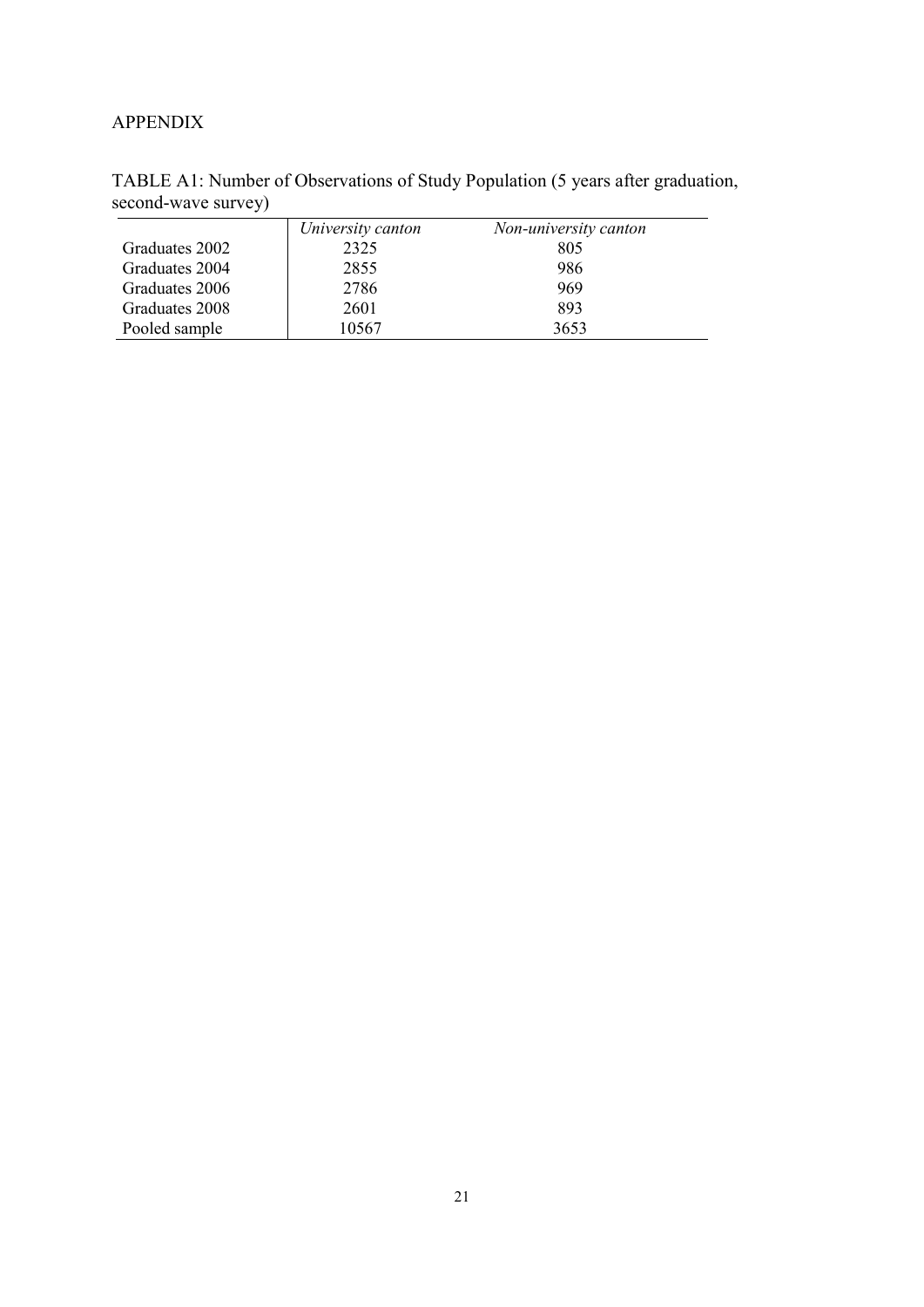| Variable                                                                 | Mean   | Min./Max. |
|--------------------------------------------------------------------------|--------|-----------|
| Canton of origin is canton of residence (5 years after graduation)       | 0.644  | 0/1       |
| Mobility related to the studies                                          |        |           |
| Not mobile, studies in the canton of origin                              | 0.434  | 0/1       |
| Voluntarily mobile, form a university canton, studies in another canton  | 0.310  | 0/1       |
| Forced to be mobile, from a non-university canton                        | 0.257  | 0/1       |
| Commute (train journey max. 75 minutes)                                  | 0.794  | 0/1       |
| Mobility semester (domestic or foreign)                                  | 0.224  | 0/1       |
| Studies related variables                                                |        |           |
| Canton of origin with a university with a small selection of departments | 0.152  | 0/1       |
| Studies at a university with a small selection of departments            | 0.087  | 0/1       |
| Academic Performance, grade sorted by department, university and year    |        |           |
| of graduation:                                                           |        |           |
| Lowest tercile                                                           | 0.328  | 0/1       |
| Middle tercile                                                           | 0.346  | 0/1       |
| Upper tercile                                                            | 0.326  | 0/1       |
| Economic sciences                                                        | 0.176  | 0/1       |
| Humanities and social sciences                                           | 0.381  | 0/1       |
| Law                                                                      | 0.172  | 0/1       |
| Natural sciences                                                         | 0.105  | 0/1       |
| Medicine and pharmacology                                                | 0.155  | 0/1       |
| <b>Technical sciences</b>                                                | 0.004  | 0/1       |
| Interdisciplinary and other subjects                                     | 0.008  | 0/1       |
| Working as a teacher (5 years after)                                     | 0.096  | 0/1       |
| Writing a dissertation (1 year after)                                    | 0.107  | 0/1       |
| Employee in the high education system (5 years after)                    | 0.104  | 0/1       |
| Socio-demographic characteristics                                        |        |           |
| Foreigner (non-Swiss nationals)                                          | 0.042  | 0/1       |
| Female                                                                   | 0.528  | 0/1       |
| Age (1 year after graduation)                                            | 28.300 | 21/60     |
|                                                                          | (4.23) |           |
| Highest completed education of one or both parent(s) is tertiary 5A      | 0.399  | 0/1       |
| Lives with his/her partner in the same household (5 years after)         | 0.408  | 0/1       |
| Married (5 years after)                                                  | 0.108  | 0/1       |
| Children (5 years after)                                                 | 0.065  | 0/1       |
| Canton specific economic variables (above average)                       |        |           |
| Taxes above average, in the canton of origin                             | 0.502  | 0/1       |
| Taxes above average, in the canton of study                              | 0.578  | 0/1       |
| GDP above average, in the canton of origin                               | 0.407  | 0/1       |
| GDP above average, in the canton of study                                | 0.603  | 0/1       |
| Population above average, in the canton of origin                        | 0.667  | 0/1       |
| Population above average, in the canton of study                         | 0.731  | 0/1       |
| Unemployment rate above average, in the canton of origin                 | 0.447  | 0/1       |
| Unemployment rate above average, in the canton of study                  | 0.576  | 0/1       |

TABLE A2: Descriptive Statistics of Variables (analytic sample, 11432 observations)

Note: For metric variables standard deviation in parentheses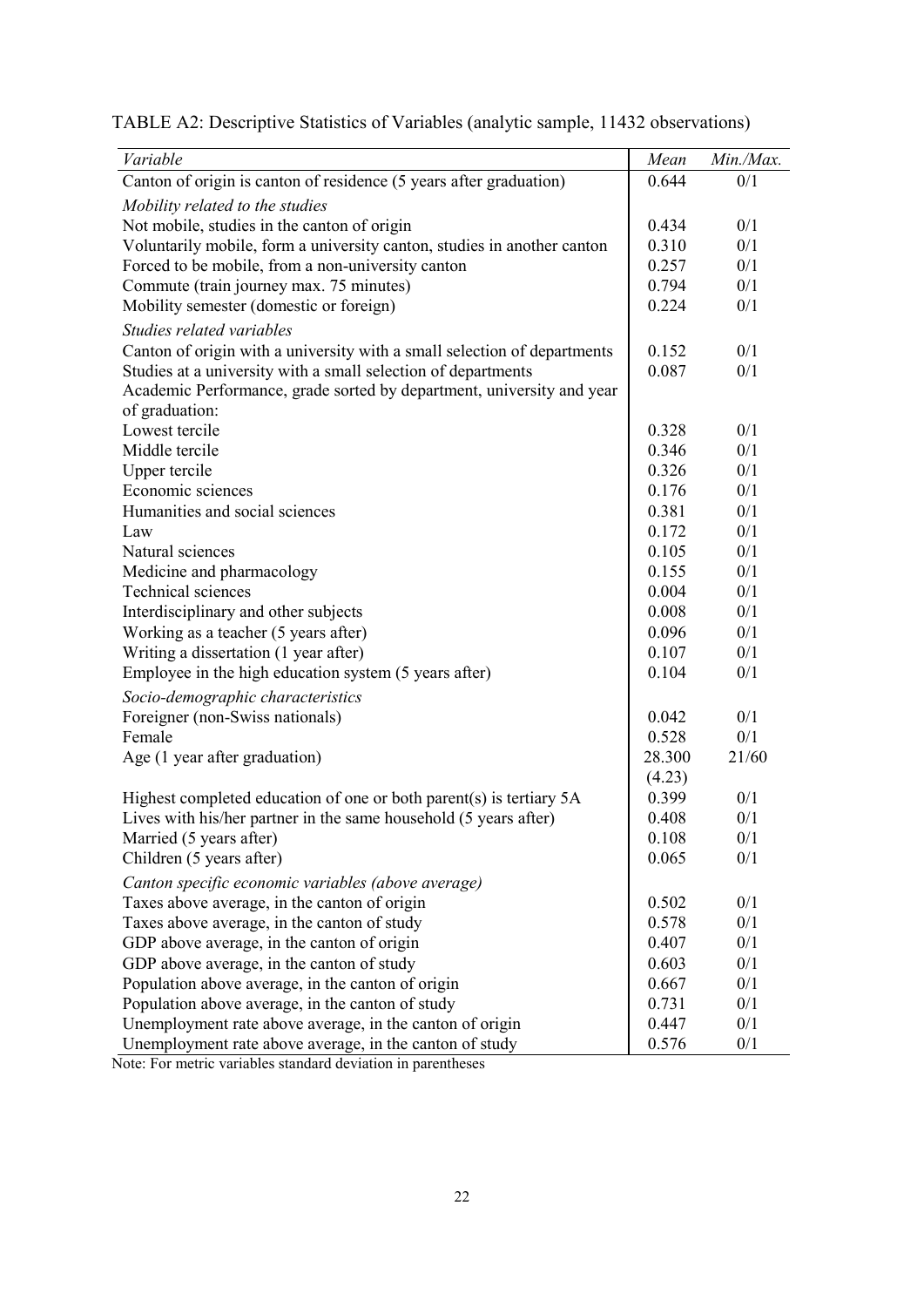| Probit regression                                 | Return    |
|---------------------------------------------------|-----------|
| From a university canton, voluntary mobile        | Reference |
| From a non-university canton, forced to be mobile | $-0.083*$ |
|                                                   | (0.038)   |
| From an university canton, not mobile             | $0.206**$ |
|                                                   | (0.018)   |
| Control variables:                                |           |
| Studies related variables                         | X         |
| Individual characteristics                        | X         |
| Canton specific economic variables                | X         |
|                                                   | 11432     |

TABLE A3: Probability of Living in the Canton of Origin (5 years after graduation)

Average marginal effects, pooled sample, robust standard errors in parentheses (clusters of graduation years) \* p<0.05, \*\* p<0.01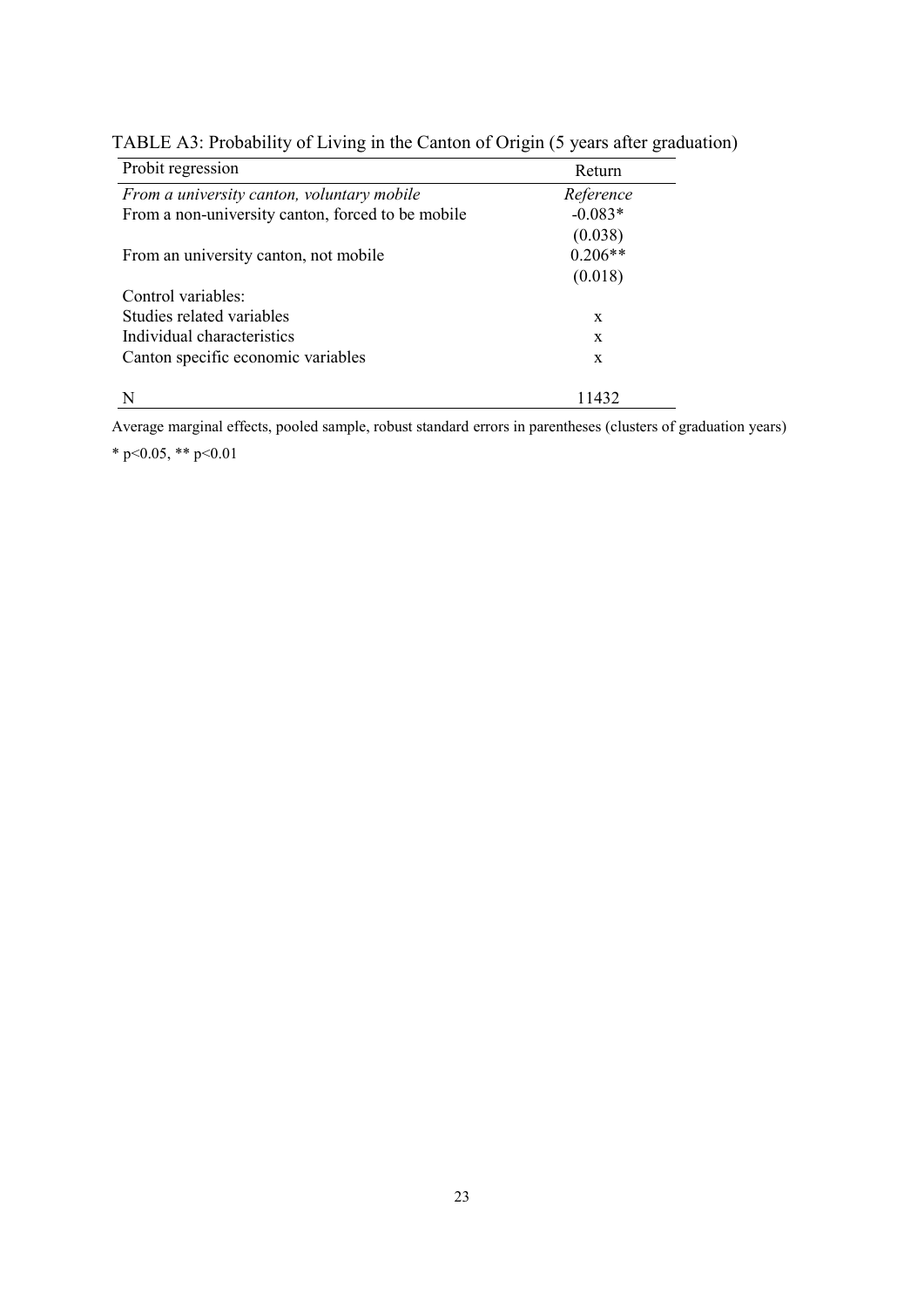#### TABLES

| University-cantons     |         |
|------------------------|---------|
| <b>Basel-Stadt</b>     | 77      |
| Berne                  | 11      |
| Freiburg               | 1       |
| Geneva                 | 10      |
| Lucerne                | $-19$   |
| Neuchâtel              | $-7$    |
| St. Gall               | $-38$   |
| Ticino                 | $-15$   |
| Vaud                   | 11      |
| Zurich                 | 53      |
| Non-university-cantons |         |
| Aargau                 | $-27$   |
| Appenzell              | $-58$   |
| Ausserrhoden           |         |
| Appenzell Innerrhoden  | $(-49)$ |
| Basel-Land             | $-44$   |
| Glarus                 | $-42$   |
| Grisons                | $-35$   |
| Jura                   | -48     |
| Nidwalden              | $-47$   |
| Obwalden               | $(-50)$ |
| Schaffhausen           | $-41$   |
| Schwyz                 | $-29$   |
| Solothurn              | $-34$   |
| Thurgau                | $-58$   |
| Uri                    | $-61$   |
| Valais                 | $-30$   |
| Zug                    | 0       |

TABLE 1: Net Gains of In- and Out Flows (in percent)

Note: Average of first- and second-wave survey, the calculations are based on the numbers of university admission certificates per canton (100%). The net gain shown reflects the gain or loss of graduates (in percent). Figures in parentheses are based on small numbers of cases and are not statistically reliable.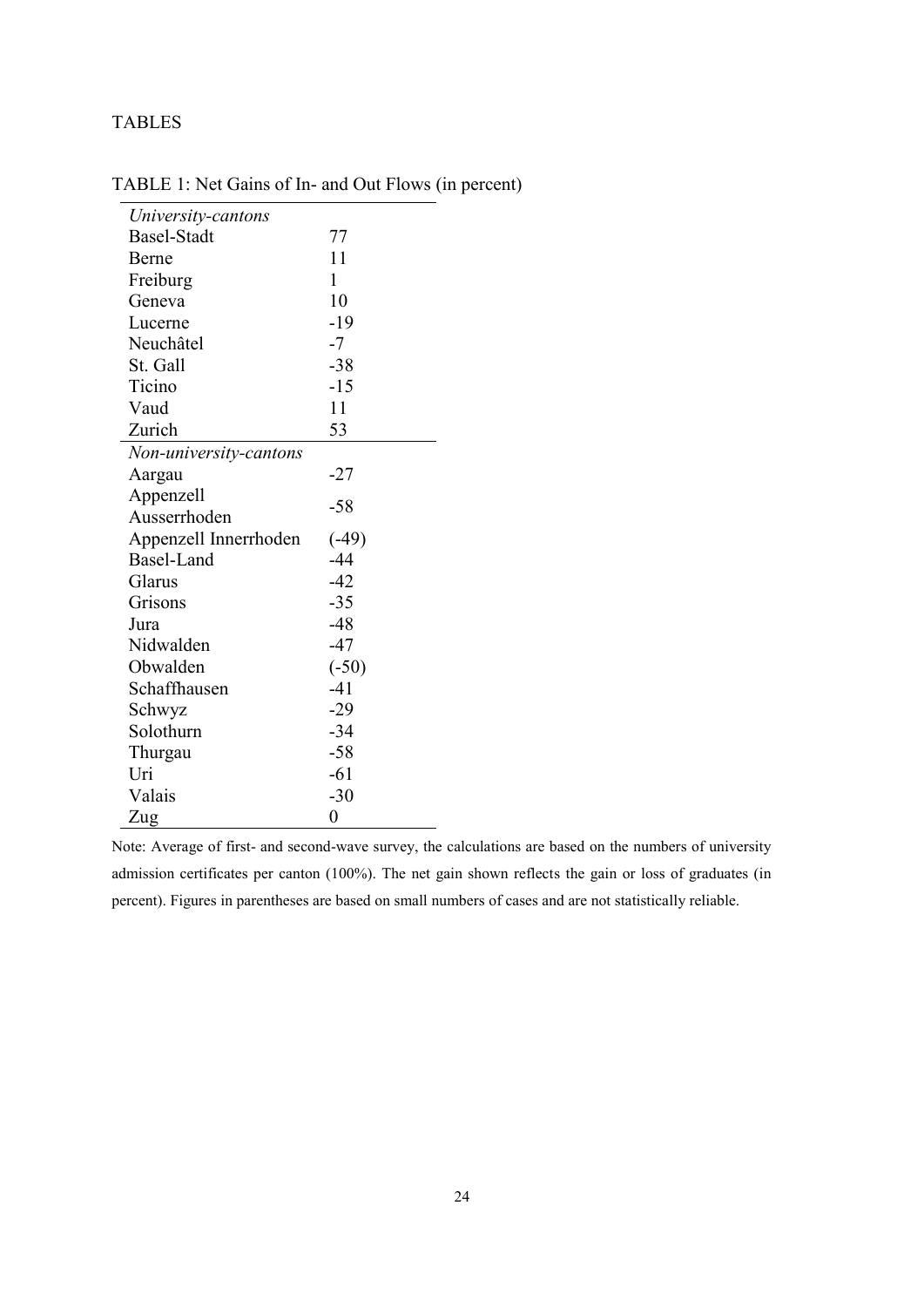|                                              | Graduates from university-<br>cantons |        | Graduates from non-university-<br>cantons |        |  |
|----------------------------------------------|---------------------------------------|--------|-------------------------------------------|--------|--|
| Student mobility                             | Not mobile                            | Mobile | Not mobile                                | Mobile |  |
|                                              | 58                                    | 42     |                                           | 100    |  |
| Canton of residence 5 years after graduation |                                       |        |                                           |        |  |
| Canton of origin                             |                                       | 54     |                                           | 43     |  |
| Canton of study                              | 84                                    | 24     |                                           | 30     |  |
| Third canton                                 | 16                                    | 22     |                                           | 27     |  |
| N (analytic sample)                          | 4883                                  | 3539   |                                           | 3010   |  |

TABLE 2: Mobility Pattern of University Graduates, Descriptive Statistics (percent)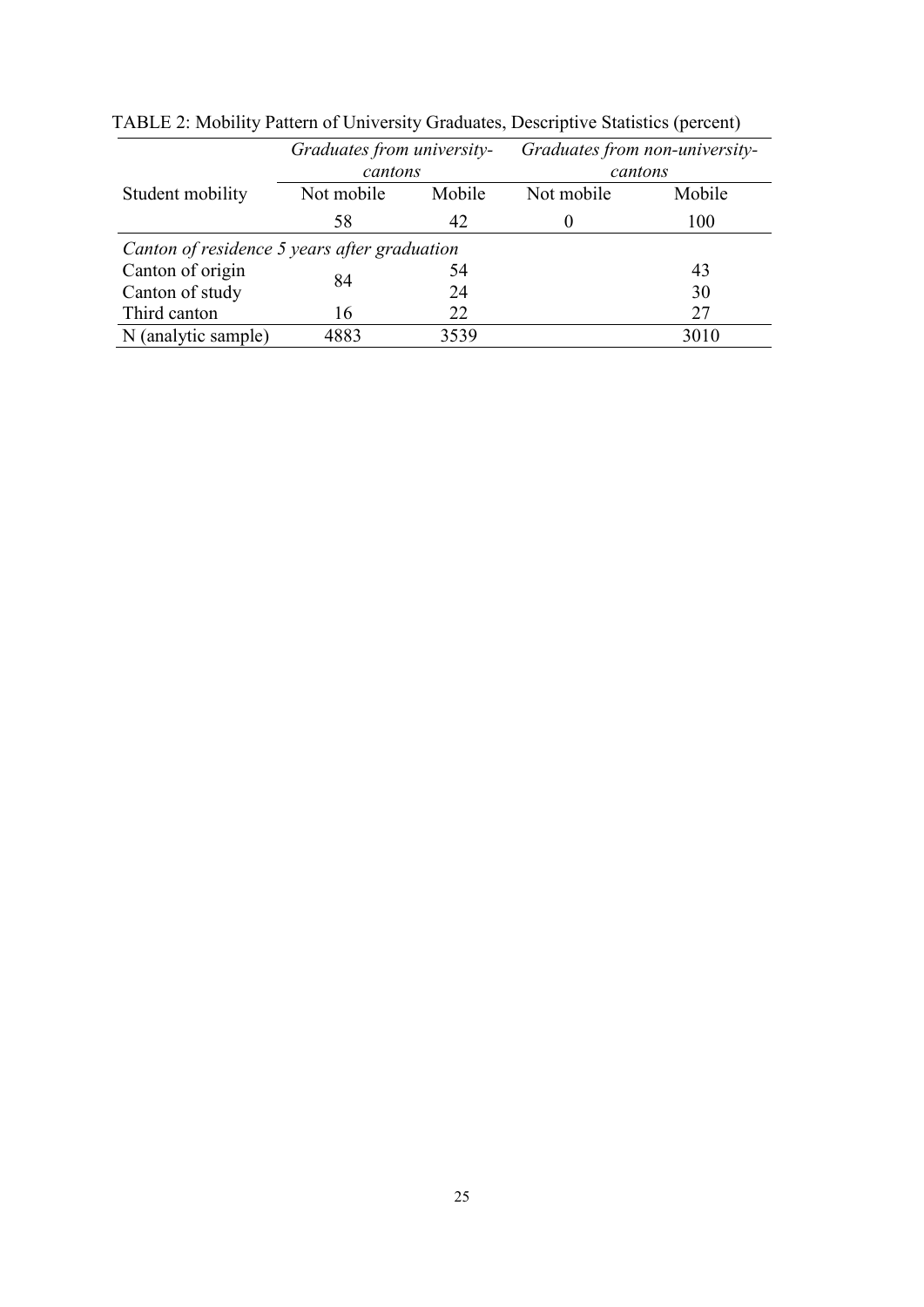| Multinomial logistic model                                               | Return     | Stay       | Move       |
|--------------------------------------------------------------------------|------------|------------|------------|
| Studies at a university with a small selection of departments            | 0.016      | $-0.170**$ | $0.154**$  |
|                                                                          | (0.041)    | (0.046)    | (0.033)    |
| Mobility semester (domestic or foreign)                                  | $-0.099**$ | $0.044**$  | $0.055**$  |
|                                                                          | (0.018)    | (0.015)    | (0.018)    |
| Commute (max. 75 minutes)                                                | $0.089**$  | 0.036      | $-0.125**$ |
|                                                                          | (0.024)    | (0.019)    | (0.017)    |
| Academic Performance                                                     |            |            |            |
| Lowest tercile                                                           |            | Reference  |            |
| Middle tercile                                                           | $-0.054**$ | 0.031      | 0.023      |
|                                                                          | (0.019)    | (0.017)    | (0.022)    |
| Upper tercile                                                            | $-0.060**$ | 0.026      | 0.034      |
|                                                                          | (0.022)    | (0.020)    | (0.018)    |
| Study subject                                                            |            |            |            |
| Economic sciences                                                        |            | Reference  |            |
| Humanities and social science                                            | $-0.047*$  | 0.009      | 0.038      |
|                                                                          | (0.022)    | (0.025)    | (0.027)    |
| Law                                                                      | $0.108**$  | $-0.041$   | $-0.067*$  |
|                                                                          | (0.035)    | (0.032)    | (0.025)    |
| Natural sciences                                                         | 0.016      | $-0.041$   | 0.025      |
|                                                                          | (0.037)    | (0.028)    | (0.030)    |
| Medicine and pharmacology                                                | $-0.009$   | $-0.055$   | 0.049      |
|                                                                          | (0.033)    | (0.031)    | (0.028)    |
| Technical sciences (small number of cases, statistically not reliable)   | $-0.427**$ | $-0.316**$ | $0.742**$  |
|                                                                          | (0.022)    | (0.021)    | (0.022)    |
| Interdisciplinary and other subjects                                     | 0.086      | 0.011      | $-0.097$   |
|                                                                          | (0.081)    | (0.061)    | (0.090)    |
| Working as a teacher (primary, lower or upper secondary) (5 years after) | $0.186**$  | $-0.106**$ | $-0.080*$  |
|                                                                          | (0.038)    | (0.033)    | (0.038)    |
| Writing a dissertation (1 year after)                                    | 0.003      | 0.010      | $-0.013$   |
|                                                                          | (0.032)    | (0.027)    | (0.027)    |
| Employee in the high education system (5 years after)                    | $-0.015$   | $0.120**$  | $-0.105**$ |
|                                                                          | (0.034)    | (0.028)    | (0.034)    |
|                                                                          |            |            |            |
| Taxes above average, in the canton of origin                             | $-0.155**$ | $0.076**$  | $0.079*$   |
|                                                                          | (0.037)    | (0.022)    | (0.032)    |
| Taxes above average, in the canton of study                              | $-0.049$   | $-0.006$   | 0.055      |
|                                                                          | (0.035)    | (0.021)    | (0.032)    |
| GDP above average, in the canton of origin                               | 0.022      | $-0.056$   | 0.033      |
|                                                                          | (0.045)    | (0.033)    | (0.047)    |
| GDP above average, in the canton of study                                | $-0.035$   | $0.116**$  | $-0.081*$  |
|                                                                          | (0.038)    | (0.029)    | (0.036)    |
|                                                                          |            |            |            |

### TABLE 3: Determinants of Mobility of University Graduates, Non-University-Cantons

Average marginal effects, pooled sample, robust standard errors in parentheses (clusters of graduation years), \* p<0.05, \*\* p<0.01 N= 3010; Additional controls include socio-demographic characteristics (i.e., sex, age, nationality, tertiary education of parents, marital status, having children), population size and unemployment rate (in the canton of origin as well as canton of study).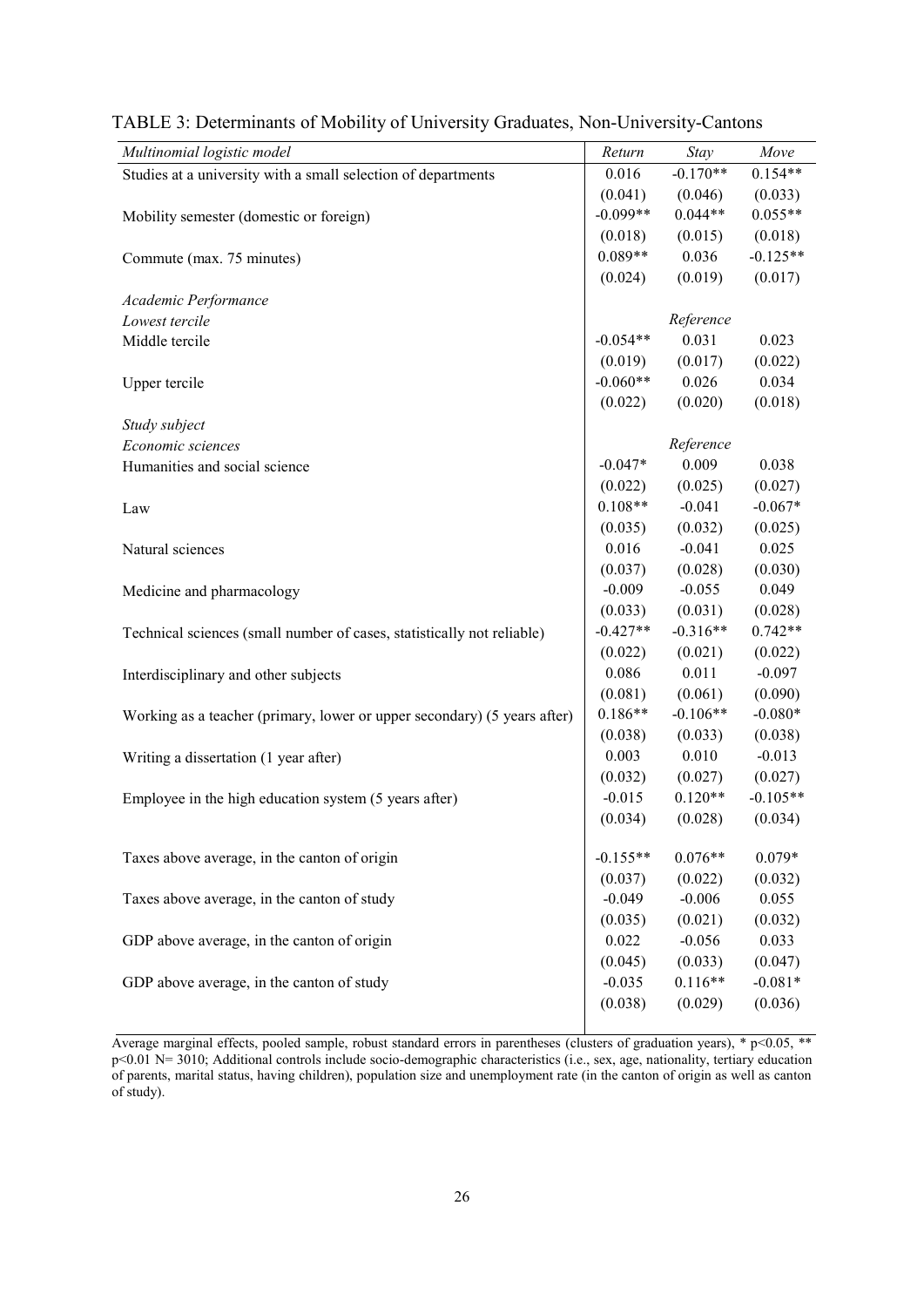| Multinomial logistic model                                               | Return               | Stay                 | Move             |
|--------------------------------------------------------------------------|----------------------|----------------------|------------------|
| Canton of origin with a university with a small selection of departments | $-0.055$             | $0.076*$             | $-0.017$         |
|                                                                          | (0.034)              | (0.028)              | (0.028)          |
| Studies at a university with a small selection of departments            | 0.060                | $-0.180**$           | $0.119**$        |
|                                                                          | (0.044)              | (0.042)              | (0.032)          |
| Mobility semester (domestic or foreign)                                  | $-0.019$             | $-0.008$             | 0.027            |
|                                                                          | (0.025)              | (0.017)              | (0.017)          |
| Commute (max. 75 minutes)                                                | $0.082*$             | $0.070*$             | $-0.152**$       |
|                                                                          | (0.037)              | (0.029)              | (0.025)          |
| Academic performance                                                     |                      |                      |                  |
| Lowest tercile                                                           |                      | Reference            |                  |
| Middle tercile                                                           | $-0.033$             | 0.003                | $0.030*$         |
|                                                                          | (0.020)              | (0.017)              | (0.014)          |
| Upper tercile                                                            | $-0.061**$           | 0.027                | $0.034*$         |
|                                                                          | (0.022)              | (0.018)              | (0.014)          |
| Study subject                                                            |                      |                      |                  |
| Economic sciences                                                        |                      | Reference            |                  |
| Humanities and social science                                            | 0.003                | 0.014                | $-0.017$         |
|                                                                          | (0.033)              | (0.037)              | (0.022)          |
| Law                                                                      | $0.108**$            | $-0.074*$            | $-0.034$         |
|                                                                          | (0.039)              | (0.037)              | (0.034)          |
| Natural sciences                                                         | $-0.010$             | 0.002                | 0.007            |
|                                                                          | (0.038)              | (0.039)              | (0.026)          |
| Medicine and pharmacology                                                | 0.017                | $-0.068$             | $0.051*$         |
|                                                                          | (0.036)              | (0.039)              | (0.025)          |
| Technical sciences (small number of cases, statistically not reliable)   | $-0.104$             | 0.245                | $-0.141*$        |
|                                                                          | (0.161)              | (0.163)              | (0.067)          |
| Interdisciplinary and other subjects                                     | 0.092                | 0.025                | $-0.117$         |
|                                                                          | (0.091)              | (0.075)              | (0.072)          |
| Working as a teacher (primary, lower or upper secondary) (5 years after) | $0.117**$            | $-0.044$             | $-0.073*$        |
|                                                                          | (0.037)              | (0.029)              | (0.033)          |
| Writing a dissertation (1 year after)                                    | $-0.086**$           | $0.073**$            | 0.013            |
|                                                                          | (0.027)<br>$-0.049$  | (0.029)<br>$0.067**$ | (0.022)          |
| Employee in the high education system (5 years after)                    |                      |                      | $-0.019$         |
|                                                                          | (0.034)              | (0.022)              | (0.029)          |
| Taxes above average, in the canton of origin                             | $-0.110*$            | 0.013                | $0.097**$        |
|                                                                          |                      |                      |                  |
| Taxes above average, in the canton of study                              | (0.049)<br>$-0.053*$ | (0.028)<br>0.023     | (0.033)<br>0.031 |
|                                                                          | (0.025)              | (0.025)              | (0.027)          |
| GDP above average, in the canton of origin                               | 0.066                | $-0.043$             | $-0.023$         |
|                                                                          | (0.038)              | (0.024)              | (0.032)          |
| GDP above average, in the canton of study                                | 0.024                | $0.064**$            | $-0.088**$       |
|                                                                          | (0.028)              | (0.018)              | (0.025)          |

### TABLE 4: Determinants of Mobility of University Graduates, University-Cantons

Average marginal effects, pooled sample, robust standard errors in parentheses (clusters of graduation years),  $*$  p<0.05,  $**$ p<0.01 N= 3539; Additional controls include socio-demographic characteristics (i.e., sex, age, nationality, tertiary education of parents, marital status, having children), population size and unemployment rate (in the canton of origin as well as canton of study).